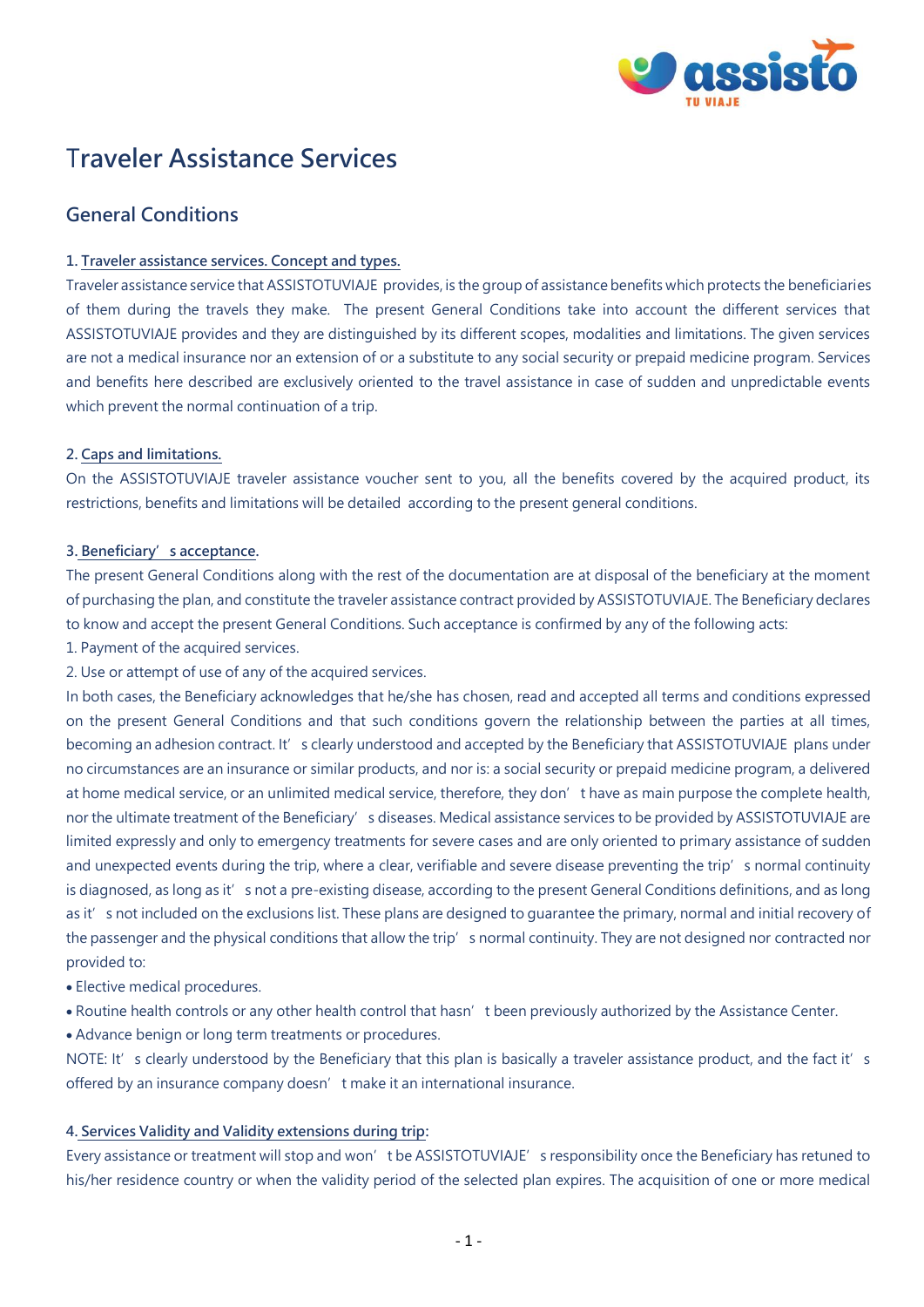

assistance services by the Beneficiary doesn't cause the accumulation of medical assistance services and/or benefits nor the time contemplated on them. In these cases it could only be applied the established caps of the most beneficial services for the user.

On the other hand, once initiated the voucher validity, the Beneficiary:

1) Won't be able to make any changes or extensions on the contracted assistance product

2) Voucher won't be able to be cancelled under any reason or circumstance.

Without limiting the foregoing, when the beneficiary extends the trip unexpectedly, it could be requested to issue a new voucher. ASSISTOTUVIAJE reserves the right to accept or deny this without giving any further explanations, governing under the following conditions:

a. The Beneficiary won't have the right to renew the voucher if he/she has previously used the assistance services during the validity of the first voucher.

b. The Beneficiary must request the issuance of a new voucher exclusively to the initial issuing agent with whom he/she contracted the original assistance, advising the amount of days to be contracted. The issuing agent it's obliged to inform to ASSISTOTUVIAJE about the extension and it will request the authorization for the new contract period prior to issuance. c. New voucher request must be done prior to the validity ending of the initial voucher.

d. Beneficiary will receive the new voucher that will be issued and handed over at the same moment.

e. In case the request it's done when the initial voucher validity is finished, the extension, in case of being approved, it will be issued with 5 (five) days shortage. (See "SHORTAGE" on Definitions clause).

f. Extension request could be denied without any express cause or reason.

The new plan of your traveller medical assistance service and its corresponding voucher issued according to the conditions mentioned on this clause won't be used, under any circumstances, to initiate or continue the treatment and/or assistance of problems that have already came up during the validity of the first original voucher and/or previous ones or before the validity of the new plan and/or voucher, regardless the current treatments and managements authorized by ASSISTOTUVIAJE or by third parties. Every medical assistance treated on the first card will be automatically considered as a pre-existence during the validity of the second card, and therefore it won't be assumed by ASSISTOTUVIAJE.

Requirements for a new service voucher issuance.

Traveller Assistance Services must be acquired inevitably before the Beneficiary's trip initiation date in his/her usual residence country, meaning they can't be acquired if the Beneficiary is abroad after the trip was initiated. Without limiting the foregoing, when the Beneficiary extends the permanence abroad unexpectedly, a new service voucher could be requested (VALIDITY EXTENSION) under the following conditions:

- a) The Beneficiary must request the authorization and if positive, the following issuance of the new voucher exclusively to the Assistance Center, and must inform all the assistances and/or services received and the Assistance Center involved, as well as inform any circumstance that could generate in the future an assistance request on his/her behalf.
- b) New voucher request must be done prior to the ending of previous voucher validity.
- c) ASSISTOTUVIAJE won't bear the costs of sending the new issued voucher to the beneficiary.
- d) Validity period of the new voucher could not be consecutive to the previous voucher, being under exclusive ASSISTOTUVIAJE criteria.
- e) New voucher issued under the mentioned conditions of this clause, could not be used under no circumstances, to initiate or continue the treatment and/or assistance of problems that have came up during the validity of the previous voucher, or before the validity of the new one, regardless if the current managements or treatments had been indicated by ASSISTOTUVIAJE or third parties.
- f) On every case ASSISTOTUVIAJE reserves, to their exclusive criteria, the right to accept or not the request of the new issuance. Any extension or new voucher acquired without the corresponding authorization of ASSISTOTUVIAJE will be lack of validity.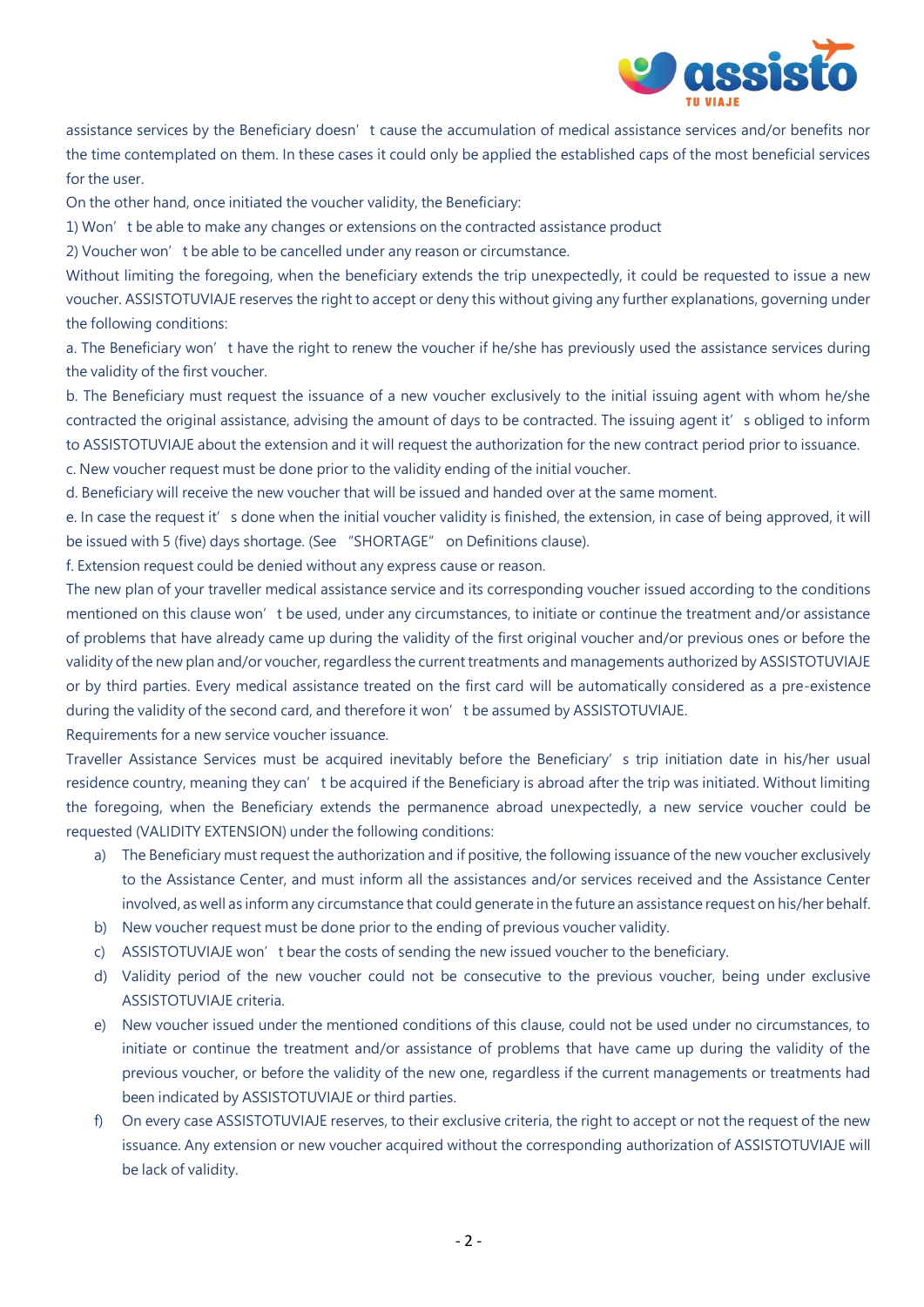

#### **5. Checking before the trip:**

Check that every information consigned on the ASSISTOTUVIAJE medical assistant service voucher are correct. Especially check the emergency contact phones, also the Beneficiary names and last names, validity dates and the acquired product. If there is any mistake please get in contact with the issuing agent to change them.

#### **6. Definitions:**

Below, we list all the definitions of the terms used on these General Conditions, for a better understanding of ASSISTOTUVIAJE plan's Beneficiaries:

- 1) Assistance or Operative Center: It's the office that coordinates the provision of the services requested by the Beneficiary on the score of its assistance. Furthermore it' s the professional' s department that provides the services of supervision, control and coordination that intervenes and decides all the affairs and/or benefits to be provided, according to the present General Conditions, that are related to medical matters.
- 2) Voucher: It's the document you receive at the moment of purchasing the ASSISTOTUVIAJE product. It shows your personal details to be informed to the Assistance Center in case of requesting assistance.
- 3) Accident: It's the event producing a bodily injury on the Beneficiary, caused by strange agents, out of control and in motion, external, violent and visible and sudden agents. Whenever the term "accident" is mentioned, it will be understood the injury or condition was provoked directly by such agents and regardless of any other cause. Accidents originated by a neglect, provocation or the lack of preventive measures on the Beneficiary's behalf, will be excluded of all assistance.
- 4) If the bodily injury is produced as a result of different causes than the ones previously mentioned, the Beneficiary will be covered up to the amount of Medical Assistance by Illness of the acquired plan. Congenital disease: medical condition present or existing before birth.
- 5) Chronic Disease: Any continuous pathological process, recurrent and time persistent, longer than a 30 day period.
- 6) Severe Disease: Short and relatively severe process that disrupts the state of the body or any of its organs, that could interrupt or change the balance of the vital functions, which could provoke pain, weakness or any other strange manifestation to the normal behavior of it.
- 7) Sudden or Unexpected Disease: Prompt, unthinkable, unexpected disease, contracted after the initiation of the validity date of the Beneficiary's travel medical assistance service of ASSISTOTUVIAJE.
- 8) Pre-existing disease: Any pathological and physical process that recognizes an origin or an etiology prior to the plan's or trip's initiation date of validity (or whatever it's subsequent) and that is possible to be objectified through complementary diagnosis methods of regular, daily, accessible and frequent use on all countries over the world (including, but not limited to: Doppler, nuclear magnetic resonance, catheterization, radiology, etc.) Preexisting disease means any disease or bodily state, or process, known by the beneficiary or not, that has needed or required a formation or a breeding, or an incubation period inside the beneficiary's body before the trip's initiation. Clear and common examples for pre-existing diseases, just to quote some of them: kidney or gall stones, artery or vein obstructions due to blood clotting or others, respiratory diseases such as asthma, lung problems, emphysema, HIV, generally problems related to artery tension, glaucoma, cataracts, nephritis, ulcers or gastric disorders, diseases resulting from congenital deformation, genital mycosis, liver abscess, cirrhosis, blood sugar, high cholesterol, high triglycerides, and others. They require a short or long formation period, but in all cases they take more than a few flight hours, recognizing that such state or pathological process had already existed on the body before taking the plane or the means of transportation on the validity effective date of the assistance service, even when the symptoms are presented for the first time after the trip' s initiation.
- 9) Recurrent disease: Returning, repetition or appearance of the same disease after being treated.
- 10) Suffering and/or condition: Suffering or condition terms will be understood to any effect in the present General Conditions as a disease.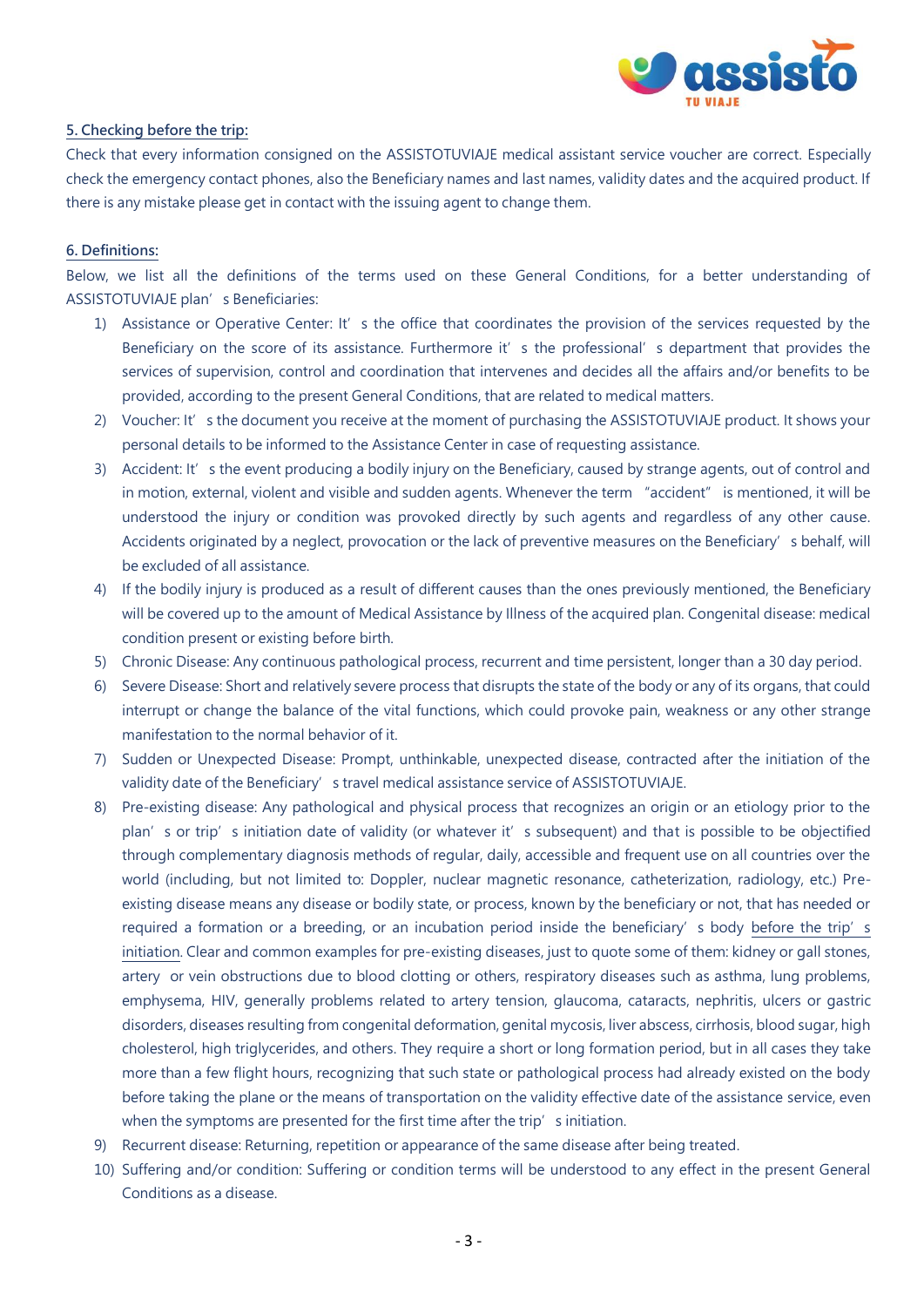

- 11) Maximum caps: Maximum coverage amounts on ASSISTOTUVIAJE behalf, shown on the voucher for each provision and according to the assistance product acquired.
- 12) Medical assistance plan: It's the detailed group of traveller assistance services offered, indicating a limited list of them and their monetary, quantitative, geographical and Beneficiary's age limits. Medical assistance plan it's detailed on the certificate or voucher and it's inseparably part of it. The only applicable provisions are those for each product explicitly listed on the medical assistance plan detailed on the certificate, with the indicated scopes and limits. The only guarantees or benefits that will be valid and will govern for the purposes of the present contract are the ones current at the issuing date of the medical assistance plan specified on the voucher contracted by the Beneficiary.
- 13) Lack term or period: It's the time gap during which the coverage included on the plan is not effective. Such term is computed by days counted from the initiation date of the voucher validity, whenever the Beneficiary is already outside its usual residence place at the moment of the contracting.
- 14) Treating doctor: Professional doctor provided or authorized by the operative center of ASSISTOTUVIAJE, who assists the Beneficiary at the location where he/she is at.
- 15) Medical department: Group of medical professionals of ASSISTOTUVIAJE that intervene and make decisions in every matter and/or provided or to be provided provisions in accordance to the present General Conditions.
- 16) Fortuitous event: Event beyond the control of the obligor, that excuses the obligations compliance. Usually harmful event, that happens randomly, without being able to attribute their origin to anybody.
- 17) Force majeure: It's not able to be foreseen or resisted, so it waives the compliance of some obligation and/or comes from the will of a third party.
- 18) Catastrophe: Tragic event that severely disrupts the normal order of things, where many people is involved.

## **7. Beneficiary:**

The Beneficiary is the natural person whose name appears on the assistance plan and it's the only Beneficiary of all its coverages until the anniversary date, inclusively, of its limit age according to the type of acquired plan, date in which the Beneficiary loses all right to the benefits and all assistance provisions defined on these General Conditions, as well as the right to any refund or claim originated on events after such day. The provisions or benefits of the respective plan could be received by the beneficiary exclusively and they are non-transferable, thus the Beneficiary must prove his/her identity, submit the corresponding card voucher or virtual voucher (or purchase receipt) and travel documents in order to determine validity and applicability of the requested provisions or benefits.

#### **8. Age limit:**

The Beneficiary can use the contracted services until the 00.00 hours of his/her anniversary day, according to the acquired plan. From that day on, the Beneficiary loses all right to the benefits in respects of the assistance provisions defined on these General Conditions, as well as the right to any refund or claim originated on events after that day. For instance, it's considered a person is 74 years old until the day before of turning 75 years old.

#### **9. Validity:**

It's the time gap in which the benefits indicated on the ASSISTOTUVIAJE medical assistance service plans, including this one, can be obtained. It takes place from the 0 hours of the initiation validity day, being the passenger on foreign land, until the 24 (23.59) hours of the ending validity day, both dates shown on the voucher acquired by the beneficiary. The benefit and provisions described on these General Conditions will only be valid during the validity period advised on the voucher. The end of the validity period will imply the automatic termination of all benefits, provisions or services, current or not, including those cases or treatments initiated at the moment or before the ending of the validity period.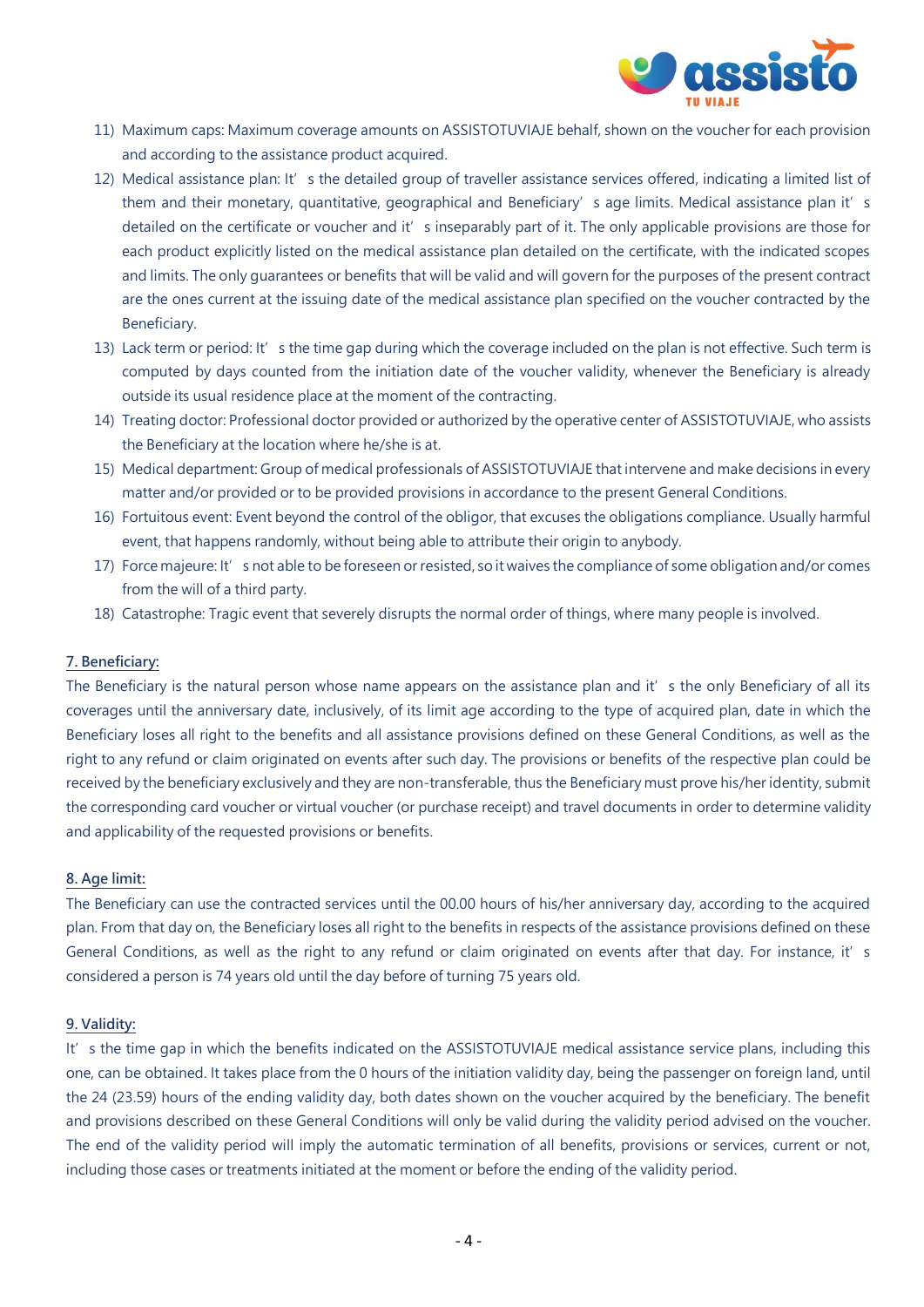

ASSISTOTUVIAJE international assistance plans, operate under the calendar days mode, thus once initiated a plan's validity, it's not possible to interrupt it, the period of non-used days on the cards are not refundable. Once interrupted a plan's validity, it expires and it can't be reactivated subsequently.

Annual Multi-trip assistance plans have a validity of 365 days in total, however, the Beneficiary won't be able to stay on each trip, in accordance to the indicated on the assistance plan of the acquired product, more than 30, 60 or 90 days abroad for each trip made during the validity, except a special assistance plan for long stays. After this period, the Beneficiary will lose all benefit of the contracted assistance services while it' s on that trip. ASSISTOTUVIAJE's Operative Center will ask at the moment of serving, the copy of his/her passport, proving the departure date of his/her usual residence country or the entry date into the country where he/she is requesting the assistance from.

Except for an assistance plan that specifically mentions so, the purpose of the trip will have to be for tourism, and at no moment it could guarantee persons that exercise a professional activity abroad. If the reason of the Beneficiary's trip was the execution of jobs or tasks that involve a professional risk, for executing high specialization tasks where life is exposed; or where he/she is exposed to dangerous substances; or the handling of heavy machinery; or that function with gasses, air pressure or hydro-pneumatics fluids; or that require for special physical skills, or where it's exposed to danger and as a result the Beneficiary suffers an accident or a consequencial disease; or either performs tasks which in accordance to the general industrial safety policy of the country where such tasks are performed, which demand their formal compliance prior to the execution of them, establishing employer's responsibility for that natural or legal person for which they are executed, then ASSISTOTUVIAJE will be exempt of all responsibility of providing their services or assuming costs resulted from such circumstances, and in this cases it will be the employer's obligation to assume them through their ARP protection plan, from an Occupational Hazards Administrator. This normative equally applies to those persons which are not labour linked to a company and who work on their own. For instance: freelancers.

It won't be provided assistance of any type to the Beneficiary on a migratory or illegal employment situation. (Including non declared job in the country where the assistance is required).

In cases where the client is hospitalized due to a disease and/or accident covered by ASSISTOTUVIAJE on termination date of the coverage period, it will be only covered the hospitalization expenses within the coverage of medical expenses by disease and/or accident, as appropriate, understood as follows:

- 1. Up to five (5) additional days counted from the voucher validity finalization day, or
- 2. Until the contracted coverage is expired, or
- 3. Until the doctor signs the discharge of the Beneficiary during the five (5) days period of the coverage extension.

Any assistance or treatment will expire and won't be responsibility of ASSISTOTUVIAJE once the Beneficiary returns to his/her residence country or once the validity period of the selected plan expires, except for the previously mentioned cases.

#### **10. Geographical validity**

Geographical coverage will be worldwide in every case. Some of the products include coverage on the Beneficiary's usual residence country, with a minimum distance of 100 km from the usual residence city. In every case it's excluded the beneficiary's usual residence city. Check on your voucher's special conditions if the acquired product includes national assistance.

#### **11. Procedure to request assistance – assistance centers**

If assistance is needed, and regardless your geographical situation in strict accordance with the rest of the clauses of these General Conditions, the Beneficiary will contact the ASSISTOTUVIAJE Assistance Center. In order to communicate with such center by phone, the Beneficiary must request a call to charge by the call receptor (chargeback call or collect call). If the previous calls are not allowed, the Beneficiary will have to call the Assistance Center directly and ASSISTOTUVIAJE will refund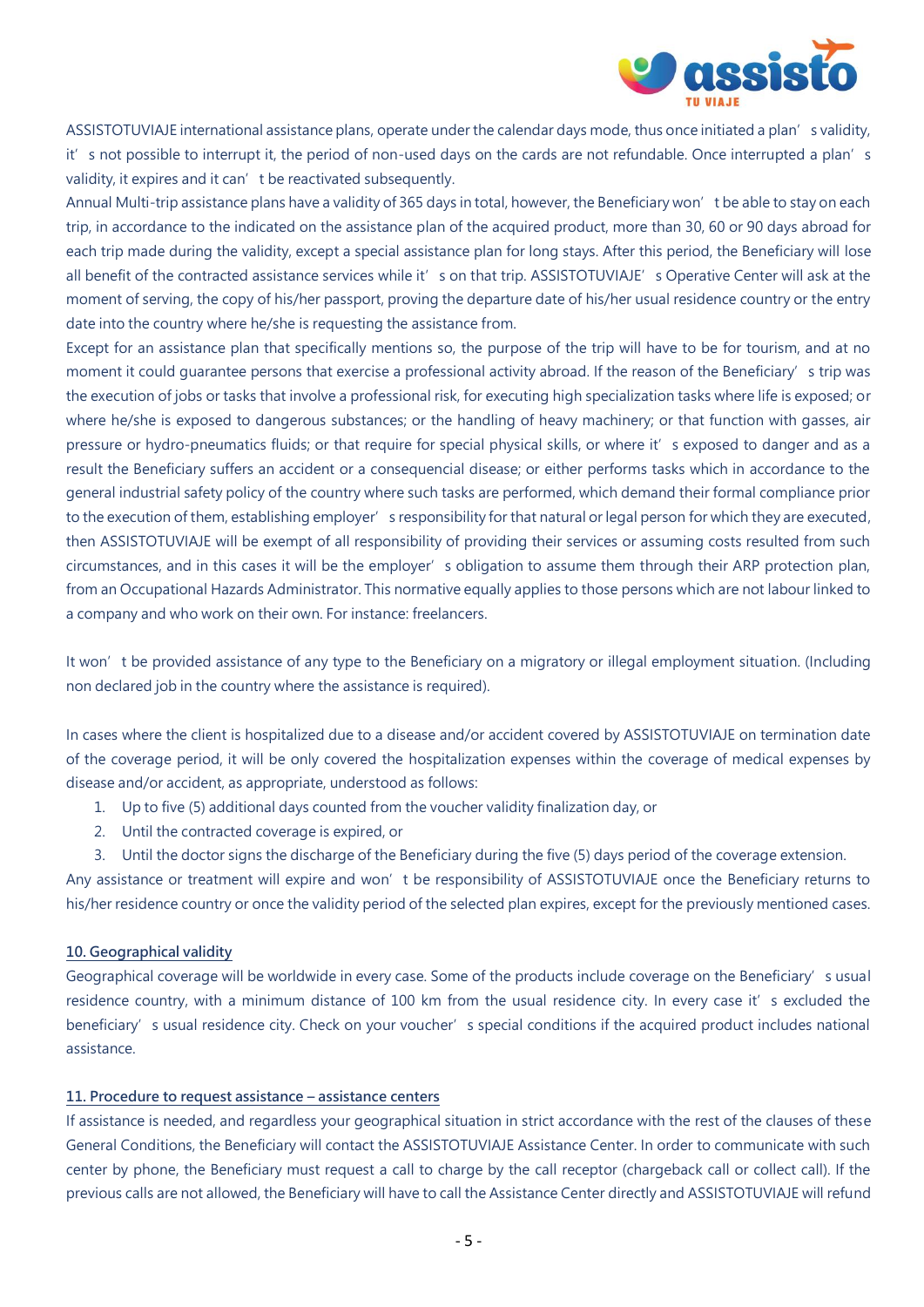

the cost of the call; for that purpose we request to keep the payment receipt of such call. In case of calls made from hotels, it must be kept the invoice where it's shown the charge of such call with the corresponding number. It's the Beneficiary's obligation to always call and report the emergency. In the cases where the Beneficiary can't personally do it, it should and could be done by any companion, friend or relative, but the call or notice must always be done within the first 24 hours from the emergency event. The non-compliance of this regulation leads to the automatic lost of any claim on the Beneficiary's behalf.

The Beneficiary must indicate his/her name, voucher number, and its validity period, the place where he/she is at, a contact phone and the reason of the assistance request.

|  | EN ARGENTINA, BUENOS AIRES (541152736330)          |
|--|----------------------------------------------------|
|  | <b>EX EN BRAZIL, RIO DE JANEIRO (552120181261)</b> |
|  | <b>I EN FRANCE, NATIONAL (33973051936)</b>         |
|  |                                                    |
|  | EMAILASISTENCIAS@ASSISTOTUVIAJE.COM                |
|  |                                                    |
|  |                                                    |

#### **12. Beneficiary's obligations**

In all cases, in order to obtain the services, the Beneficiary must:

- 1) Request and obtain the authorization of the Assistance Center before taking any initiative or compromise any expense related to the benefits granted by the voucher's assistance plan. We recommend to write down the names, last names and authorization numbers that will be provided by the Assistance Center. In the cases when the authorization hasn't been requested nor obtained and its management number, there won't be any REFUNDS (see REFUND clause) nor right to claims. Only in the cases when the passenger has been attended due to a real and verifiable urgency on his/her behalf without notifying to the Assistance Center, and that has later been reported within the established time limits, such cases will be subject to study for their corresponding authorization or denial.
- 2) It's clearly understood the notification to the Assistance Center results essential even when the generated problem is totally solved, as ASSISTOTUVIAJE won't take on their behalf the cost of any assistance without the prior knowledge and authorization of the Assistance Center. The Beneficiary accepts that the Supplier (in this case ASSISTOTUVIAJE) reserves the right to record and audit the phone conversations they consider crucial for the proper develop of their services provision. The Beneficiary accepts expressly the advised modality and manifests his/her agreement on the possible use of the registers as proof in case of disputes towards the provided assistance.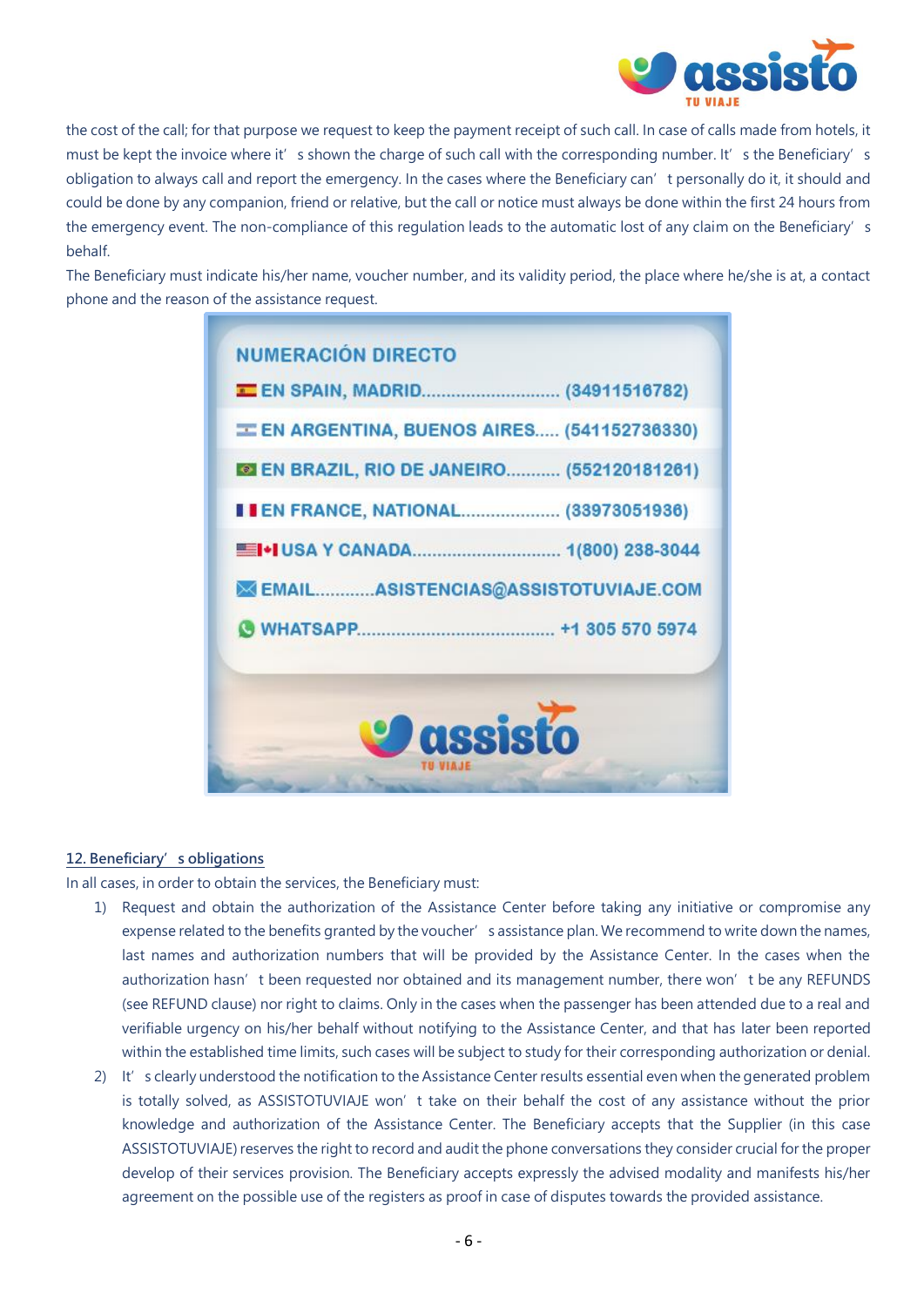

- 3) If the Beneficiary or a third party couldn't communicate with the Assistance Center due to an involuntary circumstance or reason, the Beneficiary, with the unavoidable obligation, will have to notify the incident immediately. In the cases that don't allow it, it will have to be informed within the first 24 hours of produced the event. Not notifying within the 24 hours leads to the automatic loss of the Beneficiary's rights to claim or request any compensation. For the "Cruise" upgrade plans, the period will extend up to 24 hours after the final ship landing.
- 4) Accept and obey the solutions advised and recommended by the Assistance Center, and if needed, agree with the return to the origin country when, according to medical opinion, the health condition allows and requires it.
- 5) Provide the documentation that allows to confirm the origin of the case, as well as all the original expenses receipts to be evaluated for its possible refund by ASSISTOTUVIAJE and all the medical information (including the information previous to the trip), that allows the Assistance Center to evaluate the case.
- 6) In every case that ASSISTOTUVIAJE requires it, the Beneficiary will have to grant the authorizations to reveal his/her medical record completing the Record Release Form the Assistance Center will send, and then sending it back to them. The same way, the Beneficiary authorizes ASSISTOTUVIAJE to absolutely and irrevocably request on its behalf any medical information to the professionals both from abroad and the country of his/her residence, in order to be able to evaluate and eventually decide on the applicability of the restrictions in cases of chronic or pre-existing conditions or the condition that has produced the assistance. We especially recommend to the Beneficiaries to always complete the Form when they register on a hospital facility, that will be of great help in the refund cases and/or on the decision making of certain cases that require the study of the patient's medical record.
- 7) It's the Beneficiary's obligation to deliver the flight tickets to ASSISTOTUVIAJE, in the cases that ASSISTOTUVIAJE will assume the difference between the original and the new issued tickets, or when the Beneficiary has to return to his/her residence country, whatever is the reason.
- 8) ASSISTOTUVIAJE will be in charge of coordinating, programming and bearing the costs of the medical appointments or consultations the Beneficiary could need. The Beneficiary will have to go to the appointments, as well as to be present in the agreed place in the case of the domiciliary visits. When the Beneficiary couldn't assist, meet the time or be available on the domicile on the time frame informed for the domiciliary visit, it must be clearly notified to ASSISTOTUVIAJE in advanced with the necessary time, so the appointment can be cancelled or rescheduled. Before the lack of notification, ASSISTOTUVIAJE reserves the right of not providing the service or not reschedule the same appointment for this or another condition related to the condition that originated such assistance that hasn't been able to be provided due to the Beneficiary's non-compliance.

NOTE: In some countries and especially in the U.S.A., and in Europe, due to informatics standardization reasons, most medical assistance centers such as hospitals, medical offices, clinics, laboratories, tend to send invoices and/or payment claims to the attended patients, inclusively after the bills or invoices have been paid. In that case, the Beneficiary must contact the Assistance Center dialing the previously given numbers or writing t[o asistencias@assistotuviaje.com](mailto:asistencias@assistotuviaje.com) and notify this situation. The Assistance Center will be in charge of clarifying this matter with the hospital center.

#### **13. Obligations assumed by ASSISTOTUVIAJE**

- 1) Comply with the provisions and benefits described on the General Conditions of covered events on the contracted plan during the voucher's validity.
- 2) ASSISTOTUVIAJE is expressly released, exempt and excused of any of its obligations and responsibilities in case the Beneficiary suffers any harm or requests for assistance as a result of and/or derived of an unforeseen or force majeure case, which are quoted as an example and are not limited to: catastrophes, earthquakes, floods, storms, international or civil wars declared or not, rebellions, internal commotion, civilian insurrection, actions of guerrillas or anti guerrilla, hostilities, retaliations, conflicts, embargoes, constraints, strikes, popular movements, lockout, sabotage or terrorism acts, labor disturbances, government authorities acts, etc.; as well as problems and/or delays resulted from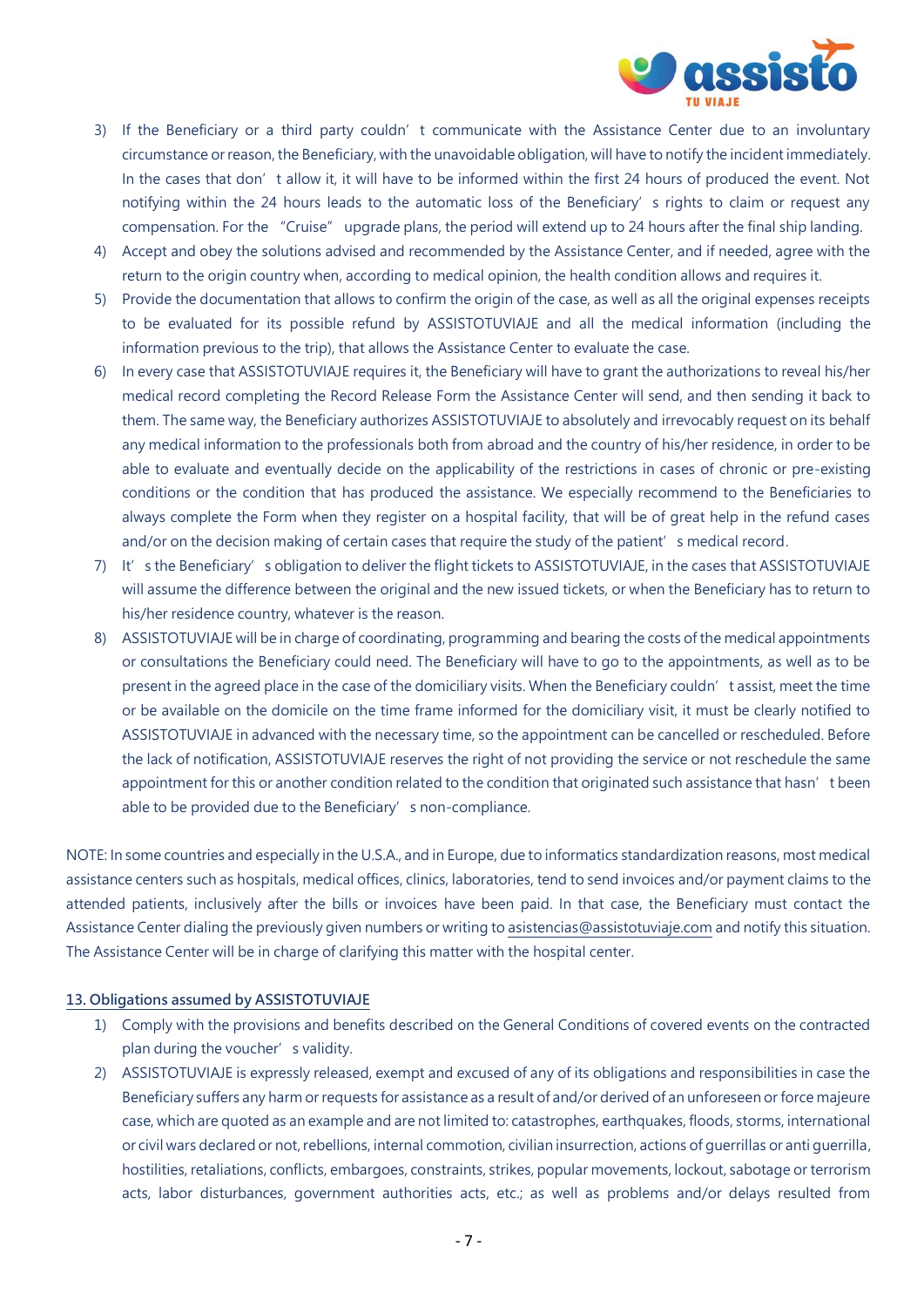

termination, interruptions or suspension of the communication services. When elements of this kind are involved and once overcome, ASSISTOTUVIAJE commits to execute its pledges and obligations within the shortest time possible.

3) ASSISTOTUVIAJE is obliged to analyze each refund request in order to determine if it is appropriate and refund the corresponding amounts according to the present general conditions and coverage amounts of the contracted plan. Every compensation and/or refund and/or other expenses to be assumed by ASSISTOTUVIAJE, in the context of the present contract, could be paid in local currency.

The established periods for processing a refund are:

- I. The beneficiary has up to sixty (60) continuous days counted from the validity finalization day of the voucher to present the documentation and support documents necessaries to initiate the refund process. After that period, no documents will be accepted to process any refund.
- II. Once the documents are received, ASSISTOTUVIAJE has up to thirty (30) continuous days to request any lacking or additional document necessary for the revision and audit of such refund request.
- III. With every necessary document in hand, ASSISTOTUVIAJE will proceed to analyze the case and issue the approval or denial letter of such refund on the following ten (10) days.
- IV. Being appropriate the refund, ASSISTOTUVIAJE will proceed to pay within 30 business days, after the day of reception of the complete data by writing form, for the wiring, electronic wallet, payment platforms such as Paypal, Zelle, Mercadopago, etc. Or through the agreed payment method.

Note: The refunds paid directly by ASSISTOTUVIAJE can be done through bank wire, money order or check. ASSISTOTUVIAJE will assume the expenses generated by the money order agency, the check shipping, as well as the direct charges of your banking institution; additional charges made by the Beneficiary's bank will be covered by the Beneficiary.

### **14. Currency of scopes and services**

The benefits offered by ASSISTOTUVIAJE detailed on the following item and their maximum coverage limits are shown on the special conditions detailed on the given voucher. They are expressed in American Dollars or Euros, accordingly. Some services of NATIONAL coverage tend to be expressed in local currency. Check the special conditions for these cases.

#### **15. Benefits definition**

- 1) Accident medical assistance or non pre-existing disease medical assistance:
	- Medical consultations: they will be provided in case of accident or severe and unforeseen non pre-existing disease, including the option of returning of the Beneficiary to his/her residence country if his/her health condition allows it. The Assistance Center reserves the right to decide the most proper treatment along the ones proposed by the medical team and/or the returning to the residence country. The returning will be raised in cases which require long term treatments, scheduled surgeries or non urgent surgeries.
	- Specialist attention: it will be provided only when it is advised and authorized by the medical team of the ASSISTOTUVIAJE Assistance Center in the area where the Beneficiary is at, or by the treating doctor of the Assistance Center.
	- Tests for the diagnosis evaluation: Only when it is advised and previously authorized by the medical team of the Assistance Center.
	- Hospital admissions: According to the nature of the injury or disease, and whenever the medical department of the ASSISTOTUVIAJE's Assistance Center so prescribes, the Beneficiary will be hospitalized at the nearest hospital center.
	- Surgical interventions: Whenever they are authorized by the medical department of the Medical Assistance Center, and on the emergency cases that require immediate treatment and that can't be deferred or delayed till the Beneficiary's return to his/her origin country. If the regulating doctors of the Assistance Center consider possible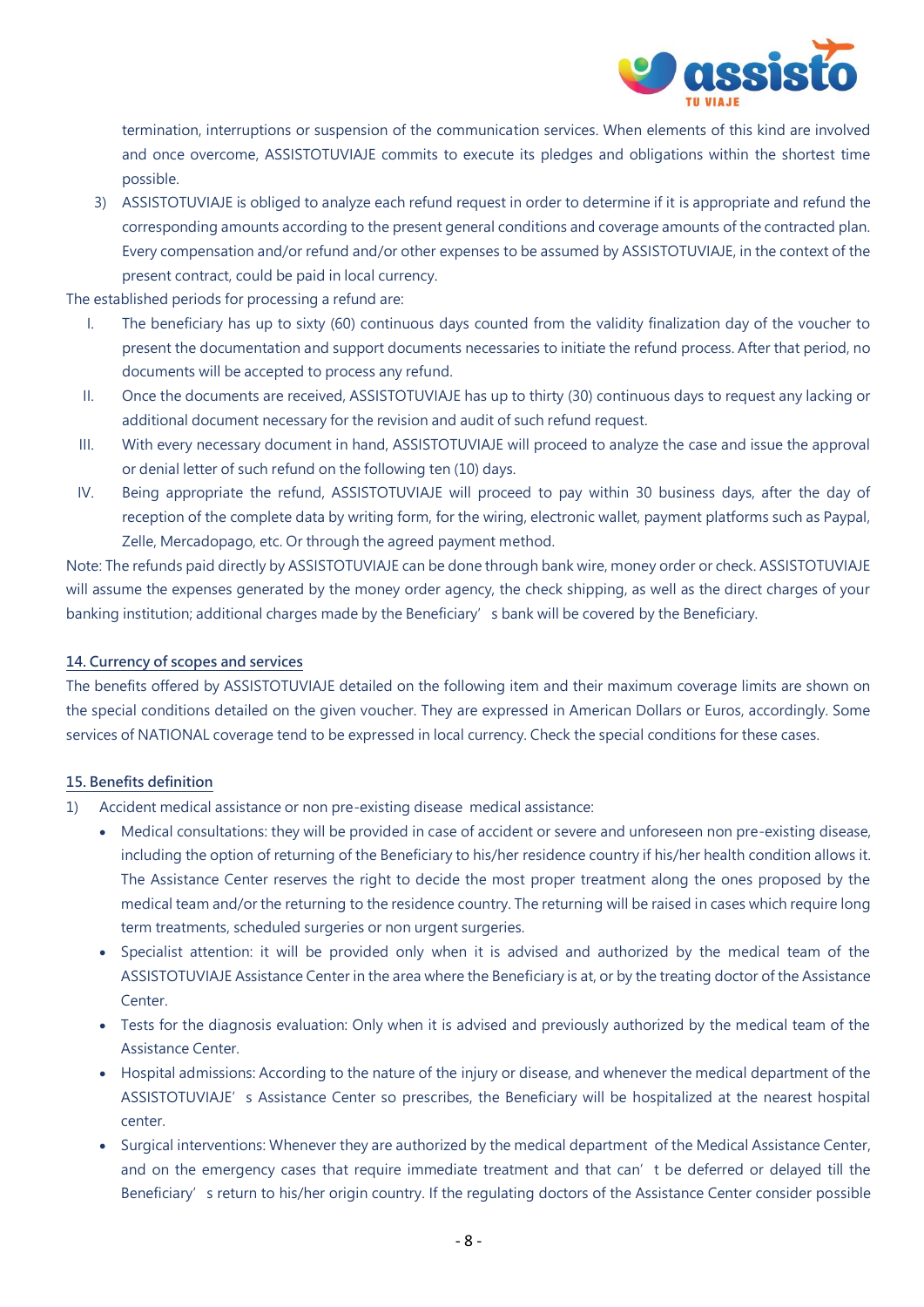

the return to the origin country to receive the necessary surgical treatment, the Beneficiary's return will take place, who is obliged to accept such solution, loosing in case of rejection all the provided benefits by ASSISTOTUVIAJE.

- Intensive Care and Coronary Unit: whenever the nature of the disease or injury requires for it, and always with the previous authorization of the medical department of the Assistance Center, this service will be authorized.
- 2) Medical assistance due to pre-existing disease.

In the cases where the Beneficiary specifically contracts a coverage for emergencies suffered by a pre-existing and/or chronic condition, it will be covered up to the amount clearly specified on his/her voucher. Provided coverage for chronic and/or pre-existing diseases considers the following events:

Severe episode or unforeseen event, decompensation of chronic and/or pre-existing diseases, known or previously asymptomatic. This coverage is provided exclusively for the primary medical attention of the severe episode, or unforeseen case, the emergency must require the assistance during the trip and can't be postponed until the return to the residence country, the Assistance Center reserves the right to decide the most proper treatment among the ones proposed by the medical staff and/or the return to the residence country. The return will be a solution when the treatments require for a long term evolution, scheduled or non-urgent surgeries, the Beneficiary is obliged to accept this solution, loosing in case of rejection all the benefits offered by the assistance plan. It's excluded from this benefit the initiation or the continuity of treatments, diagnosis and investigation procedures, or diagnosis and therapeutic behavior, which aren't related to the severe and unforeseen episode. Are excluded from this coverage every disease related with sexual transmission, including but not limited to syphilis, gonorrhea, genital herpes, chlamydia, chlamydia, trichomonas vaginalis human papilloma virus, trichomoniasis, human immunodeficiency virus (HIV), acquired immunodeficiency syndrome (AIDS), among others.

It's not treated in any of our plans, dialysis procedures, transplants, oncology and psychiatric treatments, hearing aids, eyeglasses, contact lenses, dental bridges, pacemakers, implantable defibrillators, specific disposable equipment, etc. diseases caused by the ingestion of drugs, narcotics, medication taken in a non-reliable way without prescription, alcoholism, etc.

The injuries suffered during an illegal act, aren't under our coverage.

Beneficiary's obligations:

- 1. The Beneficiary must follow all the medical instructions given by the treatment doctor assigned by ASSISTOTUVIAJE and must take all the medication as prescribed and required.
- 2. If the Beneficiary interested on contracting a plan that includes coverage for emergency assistance for pre-existing conditions, suffers from some of the following conditions: any type of cancer, heart diseases, chronic lung disease and/or chronic hepatic disease, the Beneficiary must consult his/her personal doctor in his/her residence country before initiating the trip and obtain a written confirmation advising the he/she is in condition of travelling for the planned days to the planned destination and that he/she can do all the planned activities without any inconveniences.

3. It's totally excluded of the service provision all passengers that have received a terminal diagnosis.

In case it is determined the reason of the trip was to treat a chronic or pre-existing condition abroad, the Assistance Center will deny coverage.

3) Medication due to disease or accident

On the coverage limitations, ASSISTOTUVIAJE will bear the medication expenses prescribed by the medical department of the Assistance Center up to the established amounts of the contracted plan. The disbursements made by the Beneficiary to buy medication previously authorized by the Assistance Center will be refunded within the coverage limits and once returned to his/her origin country, and against the previous presentation of the original purchase receipts or invoices, the original copy of the medical opinion or report where it' s described or mentioned the name of the disease suffered by the Beneficiary, the submission of the medical prescription or formula and the invoices. We recommend to the Beneficiaries not to forget to request these documents to the treating doctor, as it could lead to a non- refund of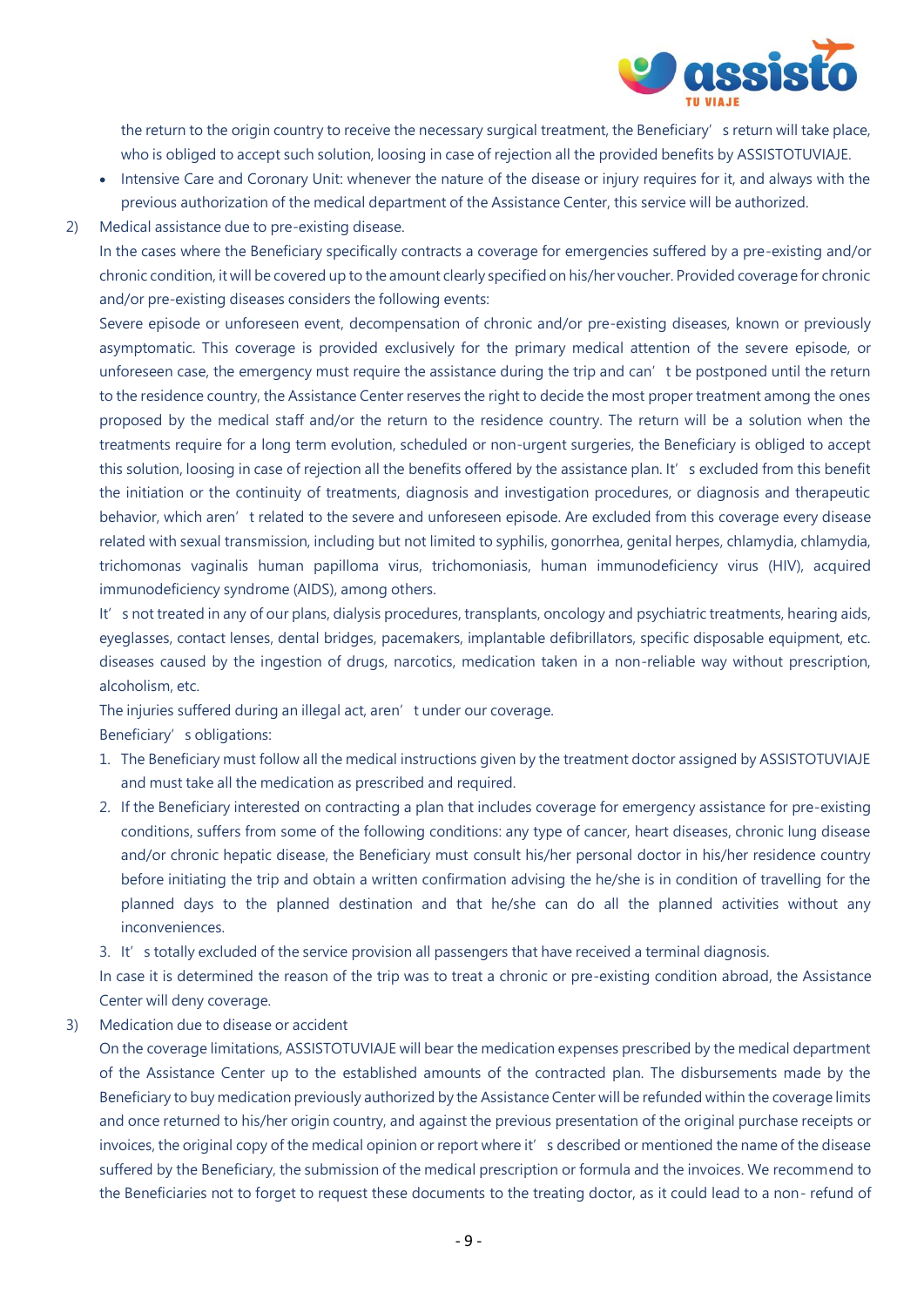

the expenses. It's recorded and informed the medication expenses for pre-existing diseases won't be assumed by ASSISTOTUVIAJE. It will be excluded all medication for the treatment of mental or psychic or emotional diseases, even in the cases in which the medical consultation has been authorized by the medical department of ASSISTOTIVIAJE. It won't be covered the contraceptive pills and injections, intrauterine devices or any other family planning method.

4) Urgency odontology

Within the coverage limits, ASSISTOTUVIAJE will bear the expenses for odontology attention derived of an urgency, due to a trauma, accident or infection, limited to only treating the pain and/or the dental piece removal. The root canal treatment, filling changes, crowns, prosthesis, sealings, dental cleaning, smile design or any other treatment clearly unspecified on these conditions are excluded of the benefits.

5) Specialist attention

This service will be only provided when it' s advised and authorized by the medical team of the ASSISTOTUVIAJE Assistance Center of the area where the Beneficiary is at, or by the Assistance Center treating doctor, in order to receive this service is requested the reception of the medical report of the assistance that led to the specialist's request.

6) Hotel expenses due to convalescence

When according to the treating doctor and by mutual agreement with the Assistance Center medical department the Beneficiary would have been hospitalized at least seven days and at the discharge it's mandatory that the Beneficiary keeps forcibly bed rest, ASSISTOTUVIAJE will cover the hotel expenses up to the amount advised on his/her assistance plan, with a maximum advised on the special conditions and the description of the contracted product services. Attention: Such bed rest will have to be ordered by the Assistance Center doctors exclusively and will take into account the coverage of the room expenses only, without any kind of food or any other expenses such as laundry, phone calls (except the ones made to the ASSISTOTUVIAJE Assistance Center), minibars, etc. This is a taxative and non-enunciative list. To clarify, ASSISTOTUVIAJE won't assume any hospitalization expenses due to a pre-existing disease, except for products contemplating pre-existences or forming part of the exclusions.

7) Contracted trip cancellation

ASSISTOTUVIAJE will cover up to the coverage caps the penalties for cancelling in advanced a trip known as tours, tourist packages, excursions, air tickets and cruises (1) that have been organized by a professional tour operator duly accredited at the trip's destination. In order to be creditor of this benefit, the voucher's Beneficiary must:

- Contract the plan up to a maximum of 72 consecutive hours after the first payment of the tourist services that could be cancelled.
- Notify to the Assistance Center within a maximum of 24 hours after occurred the event that motivates the cancellation. It will be taken as the compensation calculation basis the date where the cause of the cancellation took place, and not the date when the Beneficiary notified it to ASSISTOTUVIAJE. At the same time, the Beneficiary must cancel his/her trip with the tourism organism, Cruise, Travel Agency, Tour Operator, etc., in order to not increase the penalty that same organism will apply.
- Submit all the documentation that ASSISTOTUVIAJE considers to evaluate the coverage of this benefit including but not limited to: the document where it' s clearly and reliably shown the reason of the trip' s cancellation, letters from the respective service providers, invoices and payment receipts.

IMPORTANT: Regarding the insurance coverage of the trip's cancellation for Cruises, the period of validity starts from the date in which the Beneficiary concurrently pays the total commercial value of the selected cruise and when it's contracted and paid at the same time the contracted plan. This period ends and therefore the insurance coverage of the trip's cancellation for Cruises, in the moment of boarding the selected cruise on the contracted date.

If at the moment of purchasing the plan such applicable penalty was the 100% of the cruise price, in this case it won't be effective or valid the cancellation insurance for the Beneficiary, being the rest of the benefits of the selected plan still valid and applicable.

For the purposes of the present benefit, justified causes are: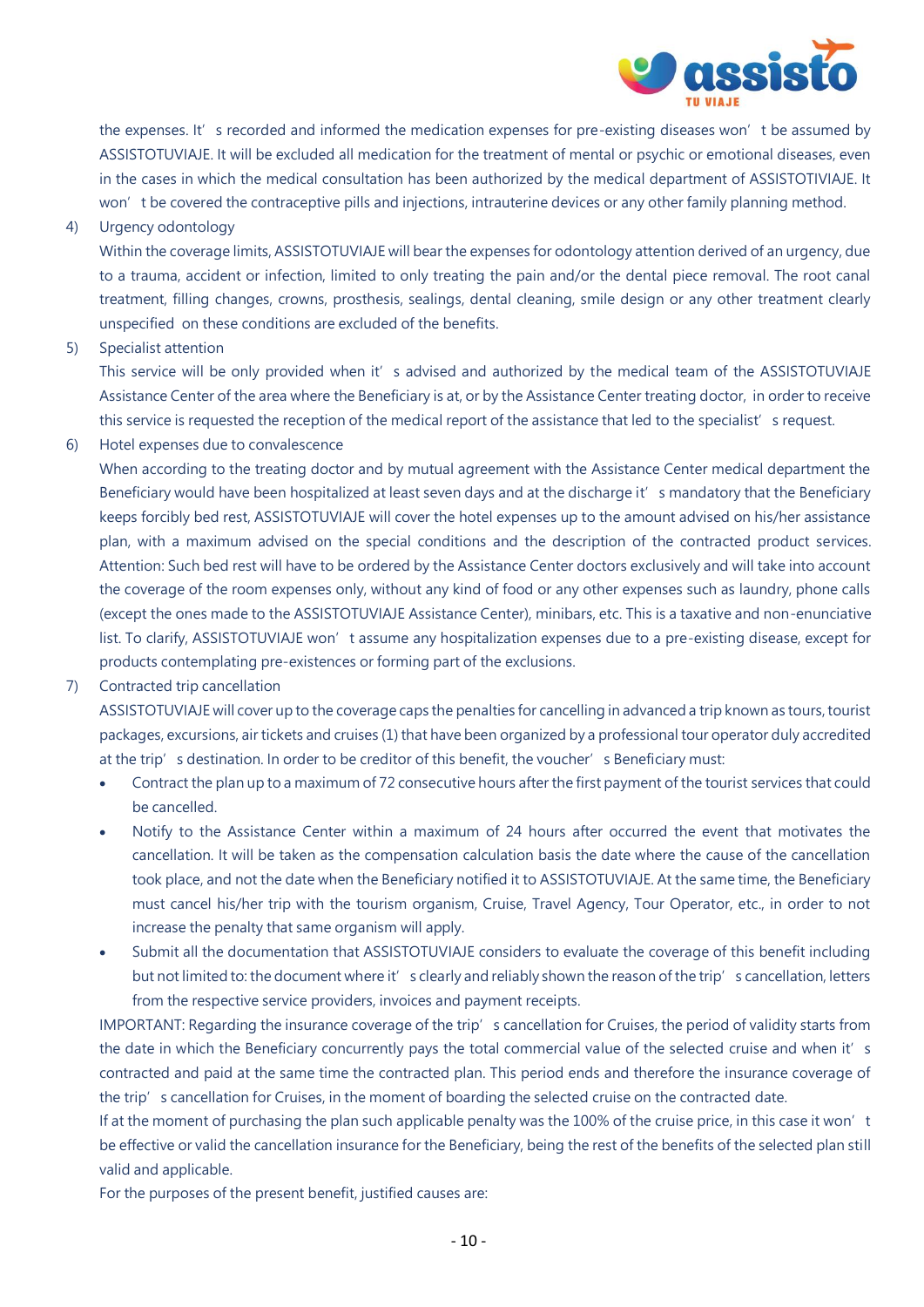

- Death, accident or severe disease of the Beneficiary or direct relative: Father, Mother, Spouse, Son, Daughter, Brother, Sister. A severe disease is a health alteration that prevents the initiation of the trip and it is medically verifiable, and that is not included on the GENERAL EXCLUSIONS, and that the ASSISTOTUVIAJE Medical Department believes it prevents the Beneficiary from initiating the trip on the date consigned on the assistance voucher.
- The citation to be a part of, or a witness or a jury of a courtroom.
- The damages by fire, robbery, theft, or by nature force in his/her usual residence or in his/her professional stores/offices that made them uninhabitable and justify inevitably his/her presence.
- Medical quarantine as a result of an accidental event.
- Proven job discharge, dated after the assistance's contract.
- The emergency citation to provide military, medical or public service.
- Epidemic, natural disaster or volcanic ashes. In the case of a Cruise Upgrade, it won't be considered as a justified cause to access to this benefit, the cancellations caused by volcanic ashes.
- If the companion of the Beneficiary during the trip, understood as the persons that shares the same hotel room with the him/her, or cruise cabine, or which are relatives of first degree of consanguinity (parents, sons, daughters, brothers, sisters or spouses) also holders of an Assistance Plan on the same conditions as the Beneficiary and such companion were obliged to cancel the trip due to any of the previously listed causes.
- The aggravation of pre-existing diseases.
- Pregnancy complications.
- Wedding cancellation
- Delivery of child for adoption.
- Emergency birth.
- 8) Trip MULTICAUSE cancellation.

ASSISTOTUVIAJE will assume up to the advised limit on its voucher for this service in relation to the penalties for cancelling in advanced a trip known as tours, tourist packages, excursions, air tickets and cruises that have been organized by a professional tour operator duly accredited at the destination of such trip. To be creditor of this benefit the voucher' s Beneficiary must:

- Contract the assistance plan, before or up to a maximum of 72 hours after the first payment of the tourist services that could be cancelled.
- Notify to the Assistance Center within a maximum of 24 hours after occurred the event that motivates the cancellation. It will be taken as the compensation calculation basis the date where the cause of the cancellation took place, and not the date when the Beneficiary notified it to ASSISTOTUVIAJE. At the same time, the Beneficiary must cancel his/her trip with the tourism organism, Cruise, Travel Agency, Tour Operator, etc., in order to not increase the penalty that same organism will apply.
- Submit all the documentation that ASSISTOTUVIAJE considers to evaluate the coverage of this benefit including but not limited to: the document where it' s clearly and reliably shown the reason of the trip' s cancellation, letters from the respective service providers, invoices and payment receipts.
- In the case of "Annual Multitrip" plans, this benefit will apply once and corresponds to the initial passenger's trip, it could not be taken as applicable for all the trips the Beneficiary could make during the total validity of the voucher.

For the purposes of the present benefit and contemplated by the 100% of the maximum limit advised on the voucher, justified causes are:

 Death, accident or severe disease of the Beneficiary or direct relative: Parents, Spouse, Son, Daughter, Brother, Sister. A severe disease is a health alteration that prevents the initiation of the trip and it is medically verifiable, and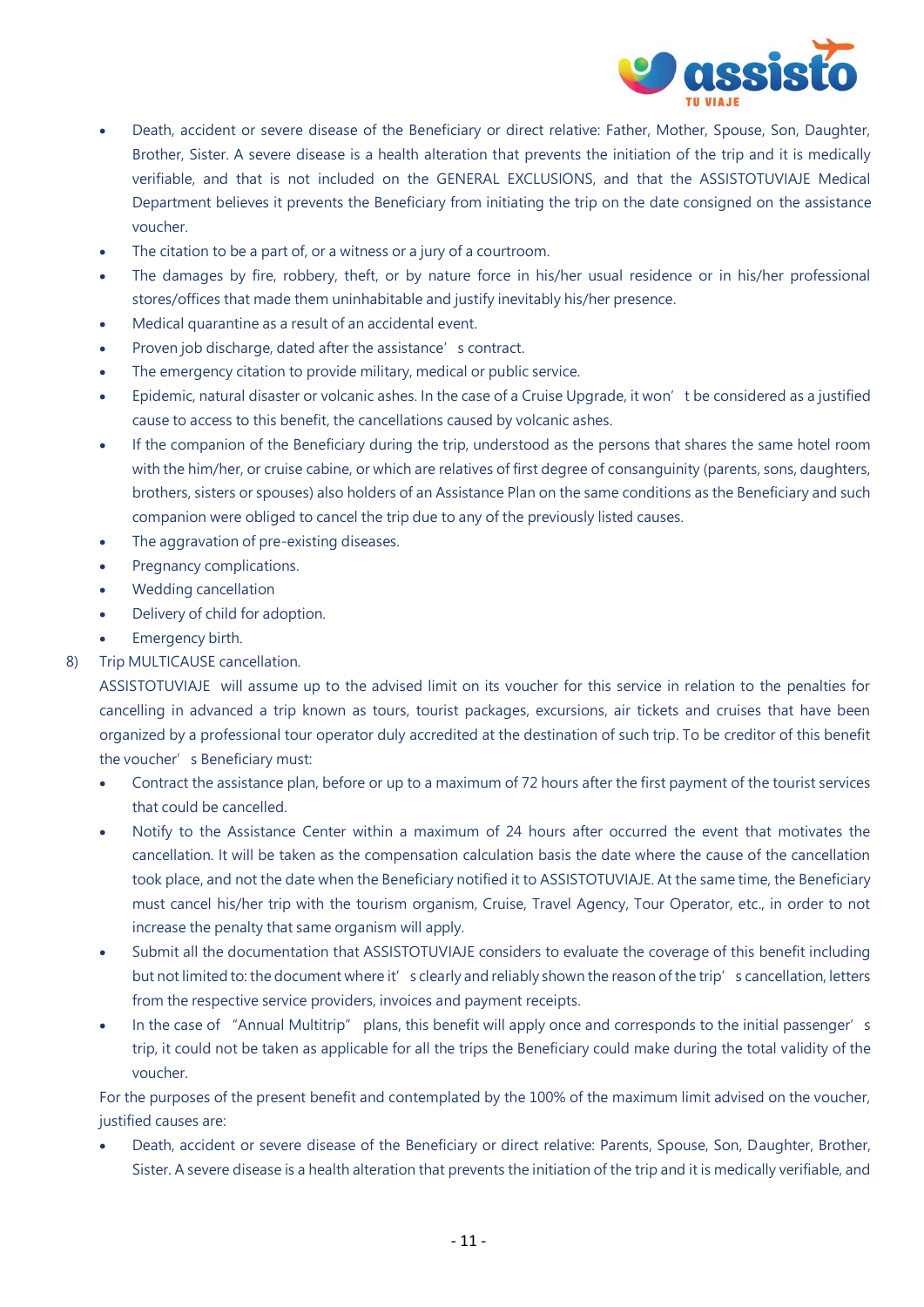

that is not included on the GENERAL EXCLUSIONS, and that the ASSISTOTUVIAJE Medical Department believes it prevents the Beneficiary from initiating the trip on the date originally contracted.

- The citation to be a part of, or a witness or a jury of a courtroom.
- The damages by fire, robbery, theft, or by nature force in his/her usual residence or in his/her professional stores/offices that made them uninhabitable and justify inevitably his/her presence.
- Medical quarantine as a result of an accidental event.
- Proven job discharge, dated after the assistance's contract.
- The emergency citation to provide military, medical or public service.
- Epidemic, natural disaster or volcanic ashes. In the case of a Cruise Upgrade, it won't be considered as a justified cause to access to this benefit, the cancellations caused by volcanic ashes.
- If the companion of the Beneficiary during the trip, understood as the persons that share the same hotel room with him/her, or cruise cabine, or which are relatives of first degree of consanguinity (parents, sons, daughters, brothers, sisters or spouses) also holders of an Assistance Plan on the same conditions as the Beneficiary and such companion were obliged to cancel the trip due to any of the previously listed causes.
- The aggravation of pre-existing diseases.
- Pregnancy complications.
- Wedding cancellation
- Delivery of child for adoption.
- Emergency birth.

For the purposes of the present benefit and contemplated by the 70% of the maximum limit advised on the voucher, justified causes are:

- Abduction of the Beneficiary or direct relatives, as long as it is provable, and of public knowledge.
- Holidays cancellation.
- Job change
- Visa denial (issuance 72h before)

If the plan is acquired on the conditions previously advised and if the benefit is applicable, the validity starts from the moment the Beneficiary acquires his/her Assistance Plan and ends at the moment of the trip's initiation. This service doesn't apply to persons over 74 years at the moment of the trip.

9) Sanitary transfer and/or return

In case of emergency or urgency and if the Assistance Center considers it necessary, it will be coordinated the Beneficiary's transfer to the closest health center, by the transportation means the Assistance Center's medical department considers most suitable and according to the nature of the injury or disease. It's equally established that even for the cases in which the treatments and surgeries occurred in cases catalogued as urgency or emergency, the sanitary transfer must be previously requested and authorized by the ASSISTOTUVIAJE's Assistance Center. The noncompliance of this regulation releases ASSISTOTUVIAJE from bearing the coverage of such transfer.

Whenever the Assistance Center 's medical department considers it necessary to implement the sanitary return of the Beneficiary, this will be done by a regular airline aircraft, with medical or nurse escort, when corresponding, subject to seat space, up to the Beneficiary's usual residence country.

Sanitary return is the transfer of the sick or injured Beneficiary from the place where he/she is at, till the entry airport of his/her usual residence country and in which the voucher should have been issued. Only the ASSISTOTUVIAJE medical department could authorize to take all the providences mentioned on this clause, being the Beneficiary or his/her relatives banned from taking the providences on their own without the previous written authorization of ASSISTOTUVIAJE. In addition, the return should be authorized and justified medically and scientifically by the ASSISTOTUVIAJE treating doctor, in the case the Beneficiary and/or his/her relatives or companions decide to make the return leaving aside or without the opinion of the ASSISTOTUVIAJE medical department, ASSISTOTUVIAJE won't be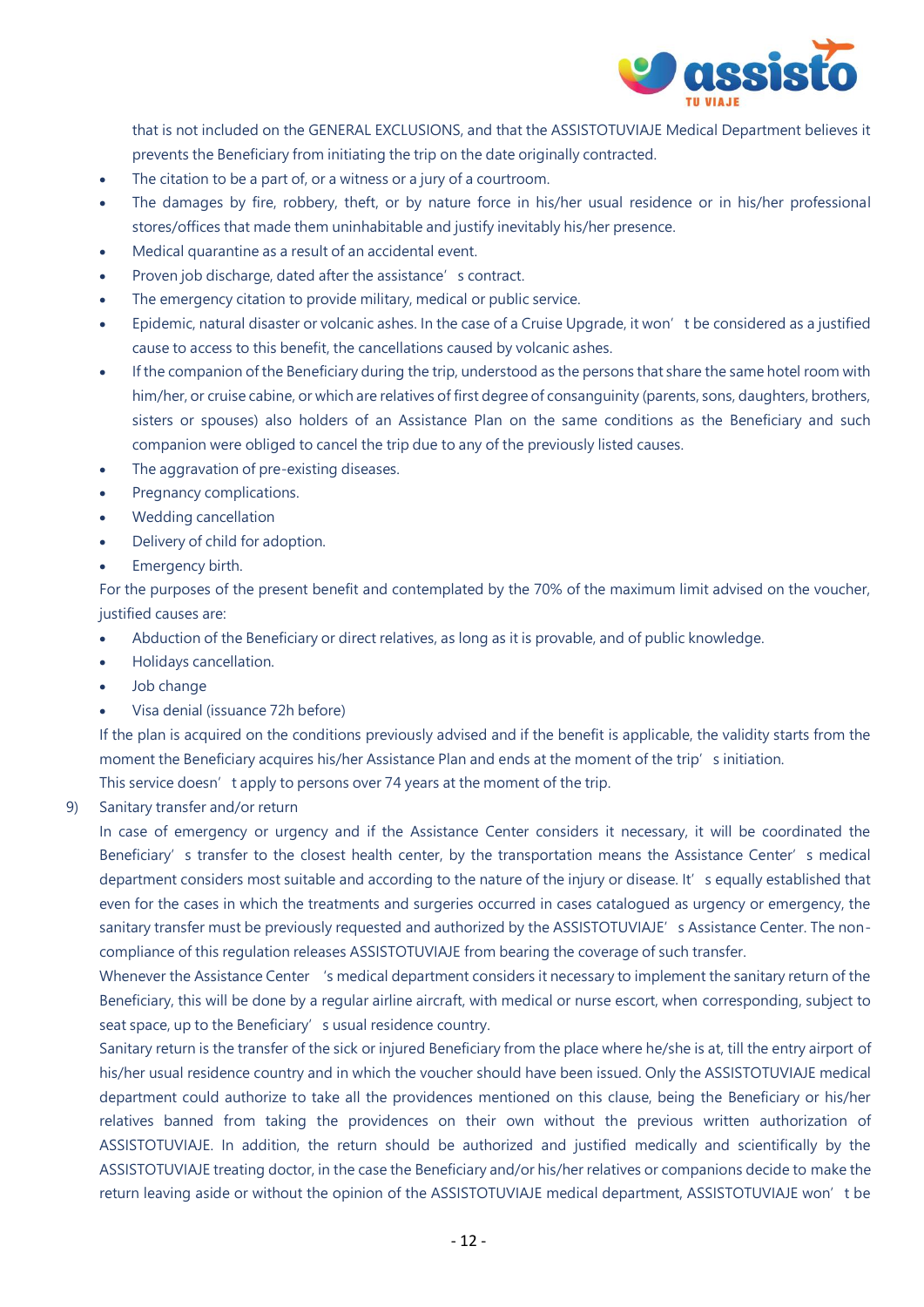

have any responsibility, being the return, as well as all the other expenses and consequences, on behalf of the injured and sick Beneficiary or his/her relatives or companions, with no right to recourse or claim against ASSISTOTUVIAJE. When the ASSISTOTUVIAJE medical department by mutual agreement with the treating doctor, considers necessary and recommends the sanitary return, this will be done at first by the more convenient available transportation means, and/or by commercial airline aircraft, in tourist class subject to space availability, up to the entry airport of the residence or the card purchase country. ASSISTOTUVIAJE will bear the payment of the differences for date changes on the tickets, the expenses for this medical provision will be computed on behalf of the expenses limit amount for transfers and returns, advised on the coverage square, from the moment in which the Beneficiary is hospitalized till the day of the trip' s return. This assistance comprises his/her transportation by ambulance or another transportation means that is suitable for his/her health condition and is approved by the ASSISTOTUVIAJE medical department from the hospitalization place till his/her residence place with the necessary support structure including bed, wheelchairs, walkers, etc.

It won't be accepted any expense due to a pre-existing disease or due to an event included on the general exclusions, except for plans that contemplate pre-existences. The Beneficiary will obviously have right to these services within the voucher validity period.

10) Administrative return

In case the Beneficiary is deported on any reason after entering to the origin country during the validity period of the assistance plan, upon request of the corresponding authorities, ASSISTOTUVIAJE will bear the Beneficiary's return through the change of his/her original returning ticket. The Beneficiary must hand in, duly endorsed the returning ticket/s without any compensation, the payment receipt paid for the date change to ASSISTOTUVIAJE.

11) Minors companionship

If a Beneficiary travels as the only companionship of minors under fifteen years also Beneficiaries of an ASSISTOTUVIAJE assistance plan and, due to a disease or accident verified by the Assistance Center Medical Department, finds it impossible to take care of them, ASSISTOTUVIAJE will organize on their behalf the transfer of such minors to their usual residence country's domicile, through the most appropriate means of transportation, according to the service description or the special conditions of the contracted product (using the tickets in possession of the passengers or the means the Assistance Center considers the most appropriate)

12) Transfer of a relative / Hotel expenses of a relative companion

In case the Beneficiary's hospitalization, travelling alone and unaccompanied, takes more than ten (10) days and whenever the ASSISTOTUVIAJE treating doctor determines it, ASSISTOTUVIAJE will bear an air ticket in tourist/economy class, subject to space availability, for a relative companion.

In case it's contemplated on the product benefits chart, the Beneficiary could have the right to his/her relative companion expenses, with the mentioned amounts of the contracted product, for a maximum of seven days, till the patient's discharge or till the stipulated caps of such service, whatever happens first.

Attention: For both this clause and any other that covers hotel expenses, it' s understood these are limited to simple accommodation, excluding restaurant, laundry, telephone or any other expenses as mini bar, room service or any other kind of expense.

13) Return warranty

In case the Beneficiary it's hospitalized due to an accident or disease and it has been obliged to change his/her air ticket date for the returning to his/her origin country, ASSISTOTUVIAJE will bear the penalties for changing the date of the air ticket or even the purchase of a new air ticket in economy class, up to the advised amount on the service description and/or special conditions of the contracted product.

In case the Beneficiary needs it, and whenever possible, ASSISTOTUVIAJE will provide the flight change, covering directly the costs for such change. Otherwise, ASSISTOTUVIAJE will refund such expenses to the client, through the air company payment receipts.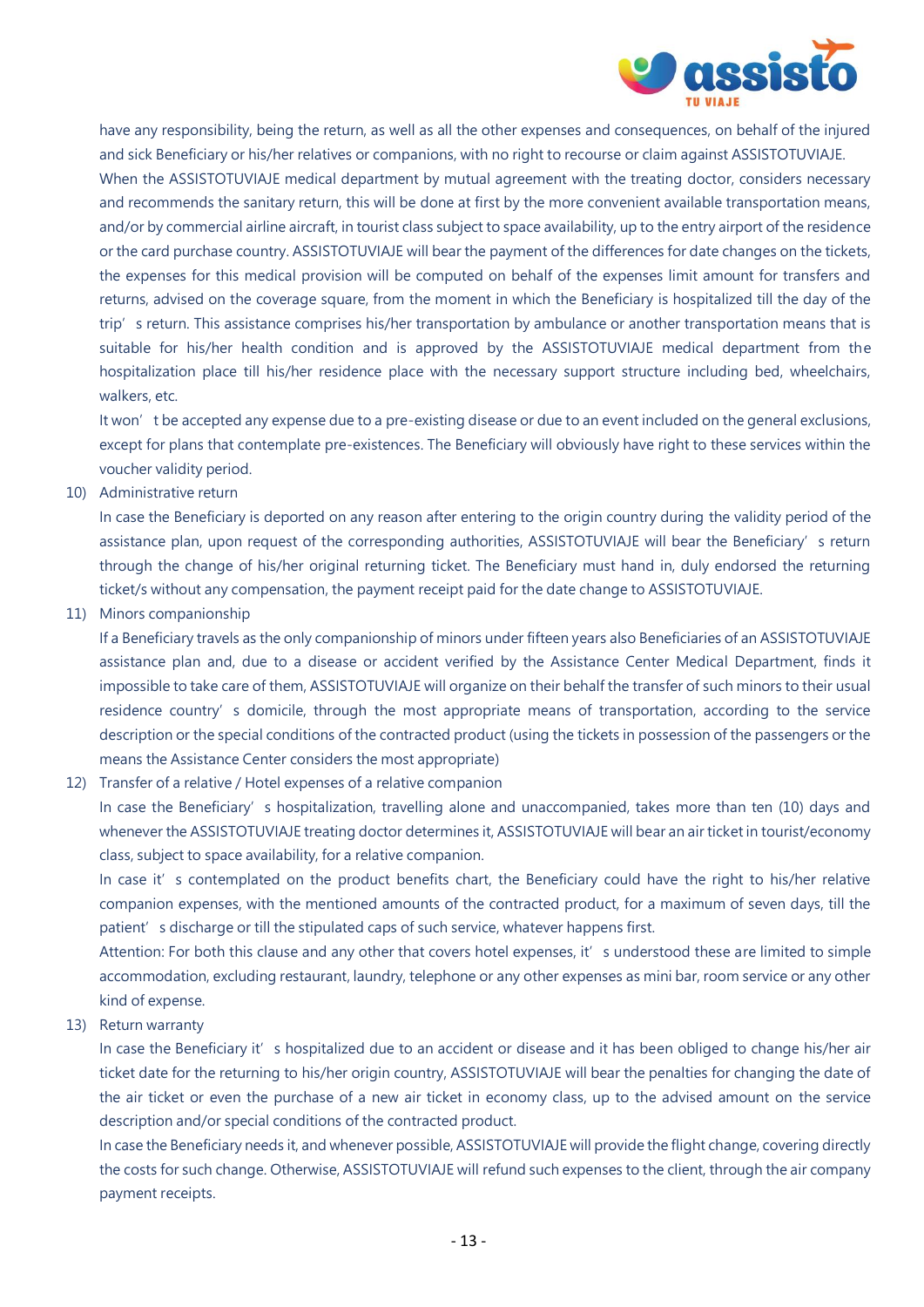

This warranty is only valid in case the hospitalization is organized by the Assistance Center and the continuity of this hospitalization has been indicated by the assisting doctors and the medical department.

14) Return journey due to a direct relative's death.

If the Beneficiary has to return to his/her usual residence country due to a direct relative's death (parents, spouse, son, daughter, brother or sister) residing there, ASSISTOTUVIAJE will bear the penalties for changing the date of the air ticket or even the purchase of a new air ticket in economy class, up to the advised amount on the service description and/or special conditions of the contracted product.

In case the Beneficiary needs it, and whenever possible, ASSISTOTUVIAJE will provide the flight change, covering directly the costs for such change. Otherwise, ASSISTOTUVIAJE will refund such expenses to the client, through the air company payment receipts.

This assistance will have to be accredited through the relative's death certificate and the document that accredits the relatedness.

Note: Both for this clause and any other that involves the non use of the transport ticket initially planned by the Beneficiary, ASSISTOTUVIAJE will always recover such ticket and will bear only the eventual difference between this and the one imposed by the provision.

15) Human remains return

In case of the Beneficiary's death during the validity of the ASSISTOTUVIAJE card, due to a non-excluded on the general conditions event. ASSISTOTUVIAJE will coordinate and bear the funeral return, bearing the expenses for: mandatory simple coffin for the international transport, administrative formalities and the body transportation to the entry place of the usual residence country of the deceased, up to the cap amount advised on the benefit chart. Expenses for the definite coffin, funeral formalities, inland or air transfers in the residence country won't be on behalf of ASSISTOTUVIAJE. ASSISTOTUVIAJE will be released of providing the services and assuming the costs related to the present benefit in case the Beneficiary's death is originated by a suicide or a pre-existing, chronic or recurrent disease. See exclusions chart. This benefit doesn't contemplate or include, under no circumstance, the deceased's relative companion return expenses, therefore ASSISTOTUVIAJE won't take on their behalf any third party expenses.

- 16) Trip interruption due to catastrophe / Premature return due to incident on the domicile
- In case of fire, explosion, flooding or robbery with loss and violence in the Beneficiary's domicile, while the Beneficiary is on the trip, if there wasn't a person who could handle the situation and if his/her original returning ticket doesn't allow the date change for free, ASSISTOTUVIAJE will bear, up to the amount advised on the service description and/or special conditions of the contracted product, the penalties payment for the air ticket date change, or even the purchase of a new air ticket in economy class, or either bear the corresponding difference on tourist class from the place the Beneficiary is at till the entry airport of his/her residence country. This assistance request will have to be accredited through the submission of the corresponding original police report to the supplier's Assistance Center, within the first 24 hours from the event. The Beneficiary will inevitably contact the supplier's Assistance Center in order to be authorized. It won't be accepted any refund requests without proper justification. The Beneficiary won't have the right to this provision if the voucher validity period is expired.
- 17) Legal assistance

ASSISTOTUVIAJE will bear up to the limit amounts advised on the plan the expenses for the Beneficiary's civil, criminal or penal defense fees, for charging or exonerating the responsibility of a traffic accident.

18) Advance for bails payment

During the trip, in case of imperative and unforeseen need and against its previous deposit in the ASSISTOTUVIAJE's office, this last will process the hand over to the Beneficiary in the country where he/she is at of amounts up to the limit advised on these General Conditions. This coverage will be applied once, no matter what the validity period of the assistance voucher is.

19) Advance payment for lawyer fees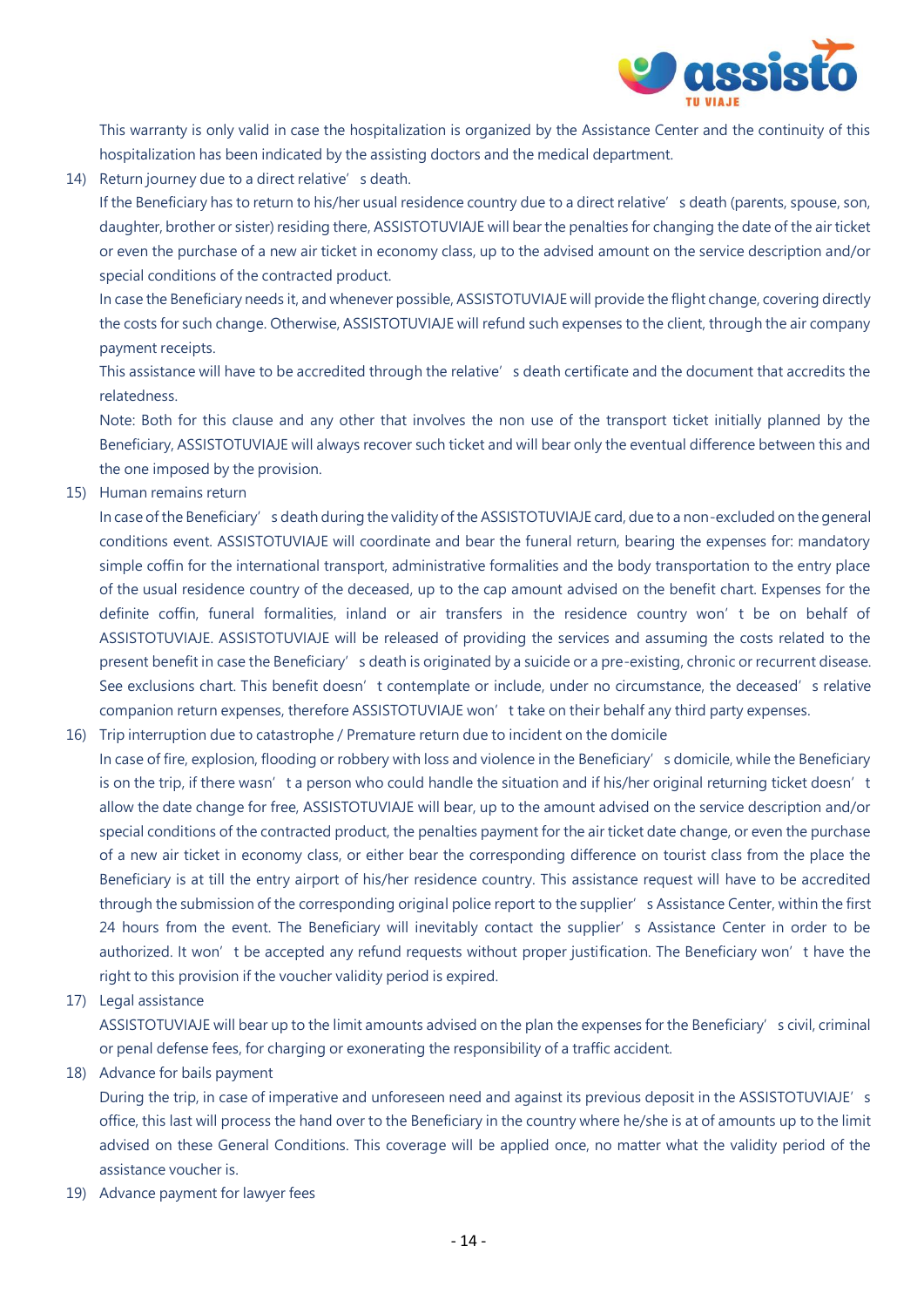

During the trip, in case of imperative and unforeseen need and against its previous deposit in the ASSISTOTUVIAJE's office, this will process the hand over to the Beneficiary in the country where he is at of amounts up to the limit advised on these General Conditions. This coverage will be applied once, no matter what the validity period of the assistance voucher is. If the Beneficiary is imprisoned as a result of a transit accident, ASSISTOTUVIAJE will process the hand over of the amounts advised on these General Conditions in order to affront the penal bail payment, previously being deposited by the Beneficiary's family the referred amount in the ASSISTOTUVIAJE's office. The cost assumed by ASSISTOTUVIAJE will only correspond to the value of the wire made to the Beneficiary.

20) Loss of documents assistance

ASSISTOTUVIAJE will offer advise to the Beneficiary for police report of the loss or theft of its luggage and personal effects, for which it will make available the services of the closest Assistance Center. Furthermore, ASSISTOTUVIAJE will offer advise to the Beneficiary in case of loss of travel documents, and/or credit cards giving the Beneficiary the instructions to interpose the respective claims, and process the recovery of the documents.

21) Urgent messages transmission

ASSISTOTUVIAJE will communicate the urgent and justified messages, related to any of the events object of the provisions contemplated on these General Conditions.

22) Luggage location

ASSISTOTUVIAJE will offer advise to the Beneficiary for the police report of the loss or theft of its luggage and personal effects, when in possession of the air company. ASSISTOTUVIAJE won't be responsible for the luggage handover. It's just an information exchange service.

23) Complementary compensation for total loss of luggage on air company

For the relevant purposes, ASSISTOTUVIAJE, without any cost for the Beneficiary, has taken an insurance policy with a legally established insurance company, as specified at the end of the present document, for which the Beneficiary of an ASSISTOTUVIAJE's assistance plan that contemplates this benefit in addition to the paid or accepted amount by the airline, up to the limit specified on the benefit chart, will be compensated.

In order to obtain this benefit the following terms and conditions apply:

- The air company and the ASSISTOTUVIAJE Assistance Center must be notified by the Beneficiary of the event before leaving the airport where the loss was registered following the instructions described below.
- The luggage must be lost during its transportation on international regular flight, this benefit doesn't apply when the loss is originated on a national flight route, nor on a charter or freighted flight, nor private or military planes, or any other flight that doesn't have a fixed itinerary. Neither when the loss is originated on domestic flights abroad.
- The mentioned luggage has to be duly registered, labelled and dispatched on the plane's hold and has to be duly presented and surrendered to the airline staff in the terminal's dispatch desk. ASSISTOTUVIAJE won't compensate the Beneficiaries of a plan for the loss of hand or cabine luggage or any other package that hasn't been duly registered before the air company and has been transported on the plane's hold.
- The luggage loss must take place between the moment it was surrendered to the air company authorized staff to be boarded and the moment in which it should have been returned to the passenger when finishing the journey.
- The air company must take responsibility for the loss of the mentioned luggage, and must have paid to the Beneficiary the compensation they provided. The losses occurred during inland transportation among airports, hotels and domiciles have no right to compensation. ASSISTOTUVIAJE won't compensate the Beneficiary when the airline hasn't compensated him/her yet.
- Compensation for total loss of luggage will be limited to only one entire and complete piece, missing definitely and to only one affected Beneficiary. In case the missing piece is on behalf of various Beneficiaries, compensation will be apportioned among them, as long as it includes the corresponding ticket numbers for each. Partial missing of luggage is not compensated.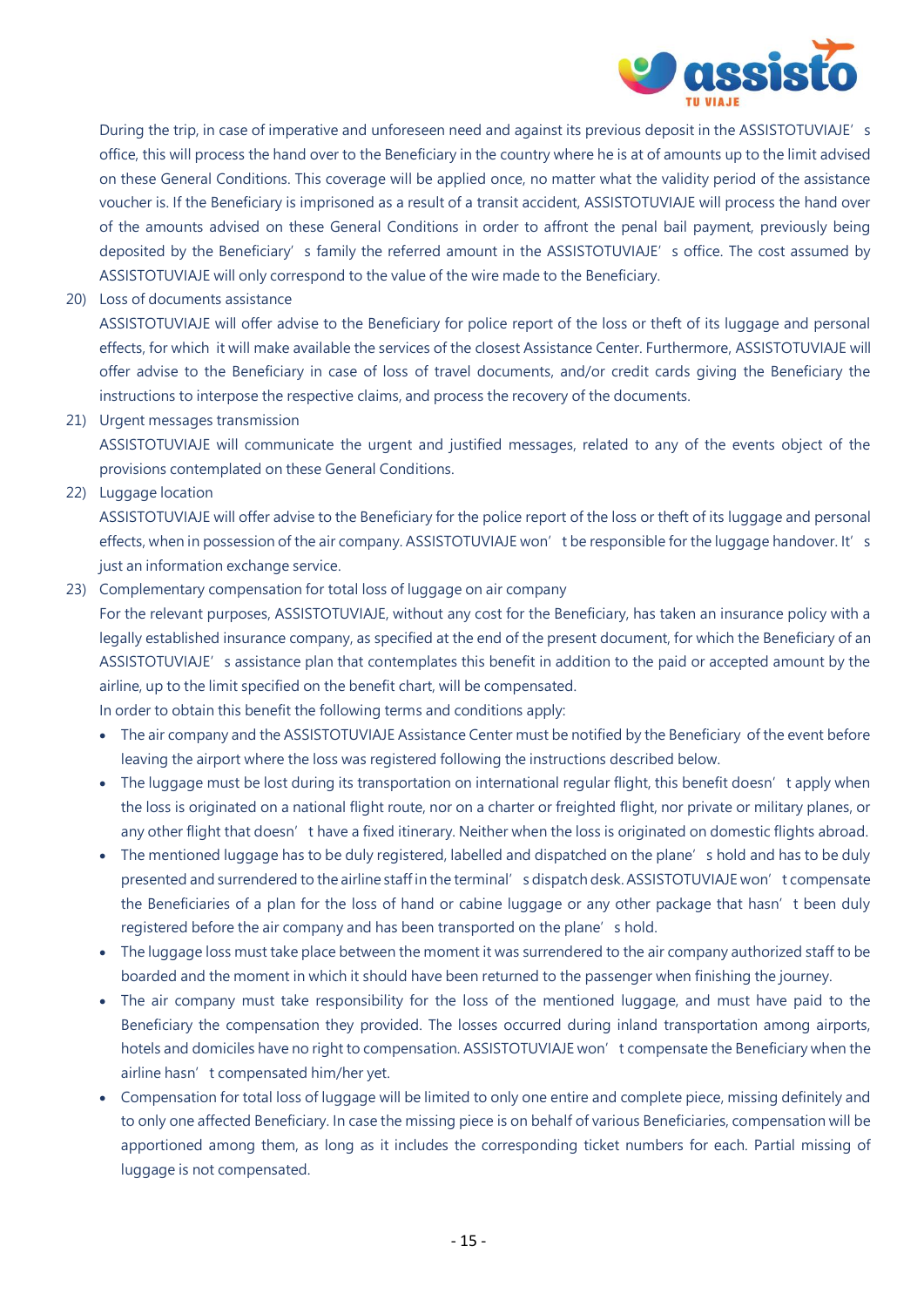

- In case the air company offers to the Beneficiary the possibility of choosing between receiving money or one or more tickets or another compensation mode, ASSISTOTUVIAJE will proceed to pay to the Beneficiary the monetary compensation for luggage loss, once such option is exercised.
- It's important to note that, in the cases of luggage loss, are directly responsible the air or transportation companies, therefore, ASSISTOTUVIAJE will intervene as a facilitator intermediary between the air and/or transportation company and the passenger, and therefore could not be considered or taken as directly responsible of such loss, nor of the luggage search. The airlines reserve the right to accept or not the ASSISTOTUVIAJE claims, and generally can require the claims to be done directly by the passengers and not allow the ASSISTOTUVIAJE intermediation.
- Compensations will always be for complete piece loss, ASSISTOTUVIAJE and their insurance and reinsurance companies won't compensate partial losses of luggage.
- Compensations for total loss of luggage will be only paid on the country where the ASSISTOTUVIAJE assistance was purchased. When signing the acceptance of the present agreement, the Beneficiary to be compensated accepts to be deducted from the corresponding bank and financial charges of such transactions. It's expressly noted that luggage delays have no right to any compensation.

When returning to your origin country, submit the following documents to ASSISTOTUVIAJE:

- 1. Original Property Irregularity Report (PIR)
- 2. Identity card or passport
- 3. Acquired plan
- 4. Original copy of the airline compensation receipt (check, payment proof), air tickets.

ASSISTOTUVIAJE could only proceed to refund for luggage loss after the airline responsible for the loss has duly compensated the Beneficiary. The Beneficiary won't be compensated without the airline payment proof.

#### 24) Substitute executive transfer

In case the Beneficiary is on a business trip abroad and was hospitalized due to a severe medical emergency that prevents him/her to continue with his/her professional tasks, ASSISTOTUVIAJE will bear the tourist, economy or promotional class ticket subject to seat availability, of the person his/her company designates to be his/her substitute, which must be holder of an ASSISTOTUVIAJE travel assistance voucher. Likewise it will bear the hotel expenses up to a maximum of USD 80 (eighty American dollars) a day during five (5) days. This arrangements and expenses bearing must be jointly done with the employer.

25) 25) Luggage delay expenses

ASSISTOTUVIAJE will refund to the Beneficiary, whose Assisting Plan so establish it, through the submission of the original purchase receipts of expenses incurred by the acquisition of articles of basic necessity done during the luggage delay. This provision will only be provided if the luggage is not reached within the first twelve (12) hours counted from the flight arrival. If the luggage delay or loss occur on the returning flight to the ticket's issuing country and/or the Beneficiary's usual residence country, it won't be given any compensation.

In the case it's definitely declared the total loss of the luggage by the airline responsible of its handling and this one proceeds to compensate the Beneficiary, it will be deducted of the amount to be compensated to the Beneficiary by ASSISTOTUVIAJE as a concept for Complementary Compensation for total loss of luggage on airline, the amount that would have been paid as a concept of Expenses due to delay in restoring the luggage according to what is established on this item.

This service operates by refund upon previous authorization of the Assistance Center and it's governed under the established times in the refund formality.

26) Compensation for expenses due to flight delay

If the Beneficiary's international outward or returning flight, whether is direct, with connection or scale, is delayed for more than six (6) consecutive hours of the originally programmed schedule, and as long as there is no other transport alternative, ASSISTOTUVIAJE will refund up to the coverage limit described on the voucher bearing only expenses of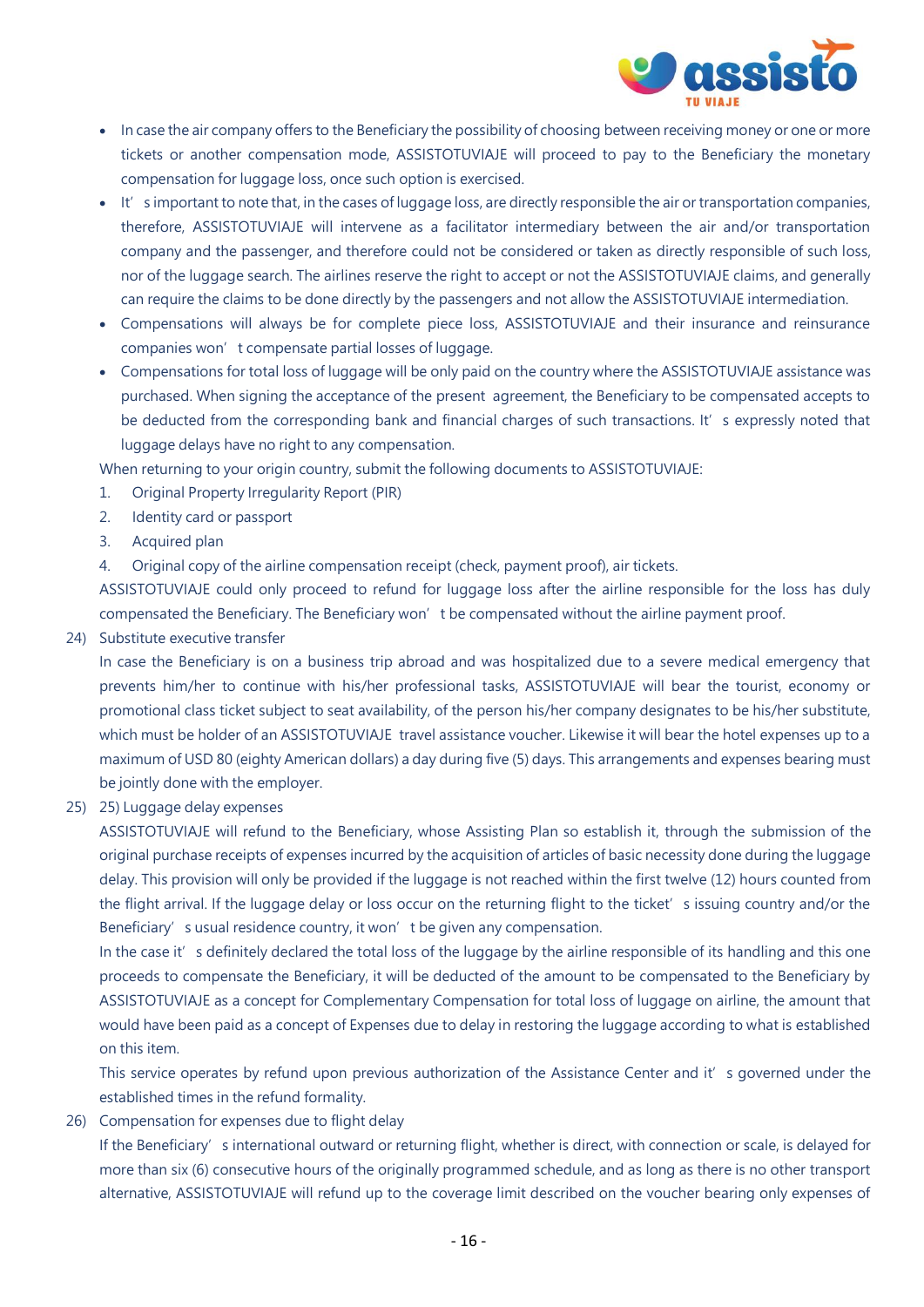

accommodation, food (breakfast, lunch, snack or dinner) and international communications advising the delay, incurred during the delay period. It will be necessary to submit the original expenses receipts, accompanied by an airline certificate showing the delay or cancellation of the Beneficiary's flight. This service won't be provided if the Beneficiary travels with a ticket subject to space availability, nor a discount ticket, nor when the airline has beared such expenses.

This benefit won't apply on the origin country, on local or cabotage flights. This compensation only applies to those plans or products which include it in their benefits.

27) Consulting line / Traveler information service

Up to the previous 24 hours from the departing date, the Beneficiaries of an ASSISTOTUVIAJE plan, could ask to the Assistance Center of its geographic area information related to consular, sanitary, tourist and other obligations concerned to the destination country. Likewise the ASSISTOTUVIAJE concierge service will be at disposal of the passengers.

28) Concierge counseling

The ASSISTOTUVIAJE concierge service is available the 24 hours of the day, the 365 days of the year to assist the Beneficiaries on the data collection about show tickets, travel arrangements, car rental and any other information the Beneficiary could need in the main cities of the world. The Beneficiary will be responsible of every cost and charges related to the Concierge assistance services requests; this service is purely informative.

29) Mother-to-be benefit

This benefit applies to pregnant persons that have up to a maximum of 32 weeks of gestation. This benefit applies basically for the emergencies presented during the trip, including emergency controls, urgency ultrasound, medical assistance for diseases due to the pregnancy, emergency births due to disease or accident that compromises the life of the mother or the child, abortions or any other type or any other medical assistance deriving from the pregnancy. This provision will only have a maximum validity of 30 days, counted from the initiation of the overseas trip. Special exclusions for this benefit:

a. Controls, ultrasounds, medical consultations in general, clinical studies, etc., which are part of the routine controls of the pregnancy and that aren't an emergency.

- b. Births of natural course and at term
- c. Medical expenses related to the newborn
- d. Whenever is proved the reason of the trip is to attend the birth abroad
- e. Whenever is proved the voucher sale was made after the  $32<sup>nd</sup>$  week of pregnancy
- 30) Returning to the origin country due to airline bankrupt

In case the airline with whom the Beneficiary has acquired the roundtrip tickets from/to its origin country has declared in bankrupt and for such reasons can't keep operating, not being able to take over the Beneficiary's returning, ASSISTOTUVIAJE will bear the purchase of a new ticket in economy class with another airline till the Beneficiary's origin country, as long as the original airline doesn't solve the situation by other means. The airline bankrupt state must be fully certified by the competent authorities of the country in which the Beneficiary is at.

31) Amateur sports coverage (LEVEL 1)

Provides coverage for ball, equestrian, slide, team, strength, winter, martial art on amateur championships, shooting on regulatory premises, water sports, ski on regulatory tracks, recreational surf, kite surf, recreational scuba diving, swimming, skateboard, snowboard sports, whenever they develop as amateur practices.

#### **16. Additional benefits of optional purchase by the beneficiary**

The Beneficiaries will have the option to additionally, but not separately, acquire benefits in addition to those set for each particular ASSISTOTUVIAJE assistance plan, through a complement payment to the original plan price, all of this in accordance with the established and public offering prices on the ASSISTOTUVIAJE web platform.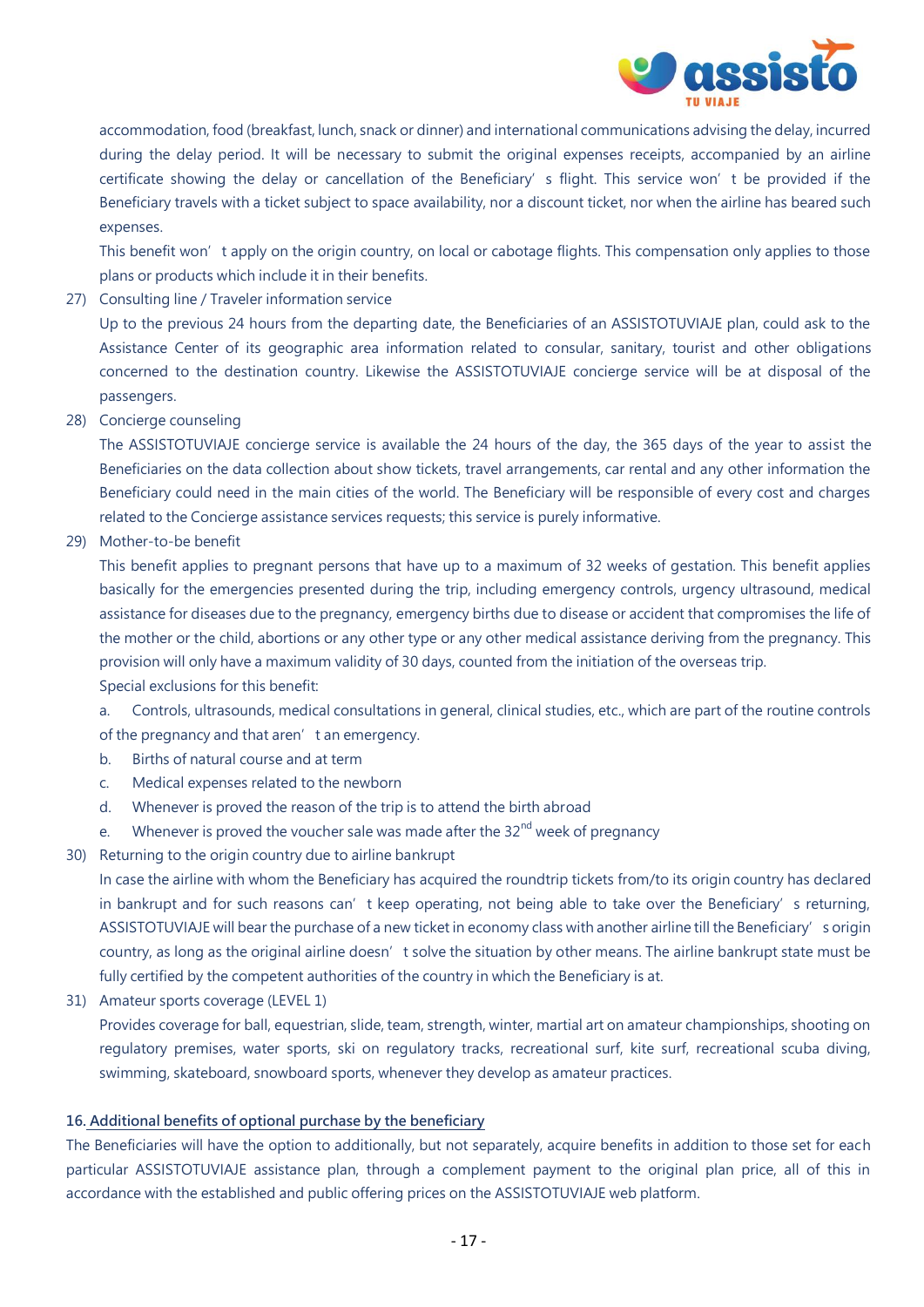

#### a) Tech protection

ASSISTOTUVIAJE has taken an insurance policy with a legally established insurance company, for which the Beneficiary of an ASSISTOTUVIAJE assistance plan that includes this benefit, up to the coverage limit of the contracted plan, will be compensated for the loss, theft and robbery of photo cameras, video cameras, smart phones, tablets and computers, as well as the accidental damage of the same being these inside a registered luggage under an airline custody; it must be verified the damage has occurred between the moment the luggage was boarded and the moment it should be handed in to the Beneficiary when disembarking, it must be informed to ASSISTOTUVIAJE Emergency Center within the first 24 hours of occurred the loss and the Beneficiary must submit to ASSISTOTUVIAJE the report receipt given by the airline. Required documents:

- Police report done within the first 24 hours of occurred the event, that certifies the theft of the personal effects. If the theft was produced in a hotel, it will be submitted the report done by the hotel administration.
- Purchase invoice or customs declaration of the stolen or lost object. If the loss occurs under an airline custody or another transportation means it must be submitted the transportation company P.I.R form or report.
- Invoice for the replacement of the stolen object or for the arrangement of the damaged object, as appropriate.

#### b) Medical Assistance upgrade for pre-existing disease

If the Beneficiary suffers from a pre-existing or chronic condition when initiating the abroad trip, even when it wasn't acknowledged by him/her, as established on these General Conditions, ASSISTOTUVIAJE remains automatically released of providing services or assistances on their behalf and based on the acquired assistance plan. Nevertheless, and exceptionally and only in those cases that expressly establish so, ASSISTOTUVIAJE will assume the medical assistance charges for pre-existing or chronic diseases in favour of the Beneficiary up to the maximum of the determined amount on the respective acquired plan. In these cases, ASSISTOTUVIAJE through the SUPPLIER will take over the first medical consultation in which the pre-existing condition is determined up to the amounts determined on the respective Benefit Summary Chart.

Severe episode or unpredictable event, decompensation of chronic and/or pre-existing known diseases, hidden or previously asymptomatic. This coverage is proportioned exclusively for the medical primary attention on the severe or unpredictable episode, with the superior coverage specified by the contracted plan, the emergency must require the assistance during the trip and can't be postponed till the return to the residence country, the Emergency Management Center reserves the right to decide the most proper treatment among the ones proposed by the medical staff and/or the returning to the residence country. The returning will be a solution in the cases where the treatments require for a long term evolution, scheduled or non-urgent surgeries, the Beneficiary is obliged to accept this solution, losing in case of the solution rejection all the benefits offered by the assistance plan.

It's excluded from this benefit the initiation or the continuity of treatments, diagnosis procedures, research procedures, or diagnosis and therapeutic behavior, that aren't related to the severe and unpredictable episode.

It's excluded from this coverage every disease related to sexual transmission, including but not limited to syphilis, gonorrhea, genital herpes, chlamydia, chlamydia, trichomonas vaginalis human papilloma virus, trichomoniasis, human immunodeficiency virus (HIV), acquired immunodeficiency syndrome (AIDS), among others.

It's not treated in any of our plans, dialysis procedures, transplants, oncology and psychiatric treatments, hearing aids, eyeglasses, contact lenses, dental bridges, pacemakers, implantable defibrillators, breathing machine for outpatients, implantable devices, specific disposable equipment, etc. diseases caused by the ingestion of drugs, narcotics, medication that is taken not reliably without prescription, alcoholism, etc.

The injuries suffered during an illegal act, aren't under our coverage.

Beneficiary's obligations:

(1) The Beneficiary should follow all the medical instructions given by the treatment doctor assigned by ASSISTOTUVIAJE and take all the medication as prescribed and required.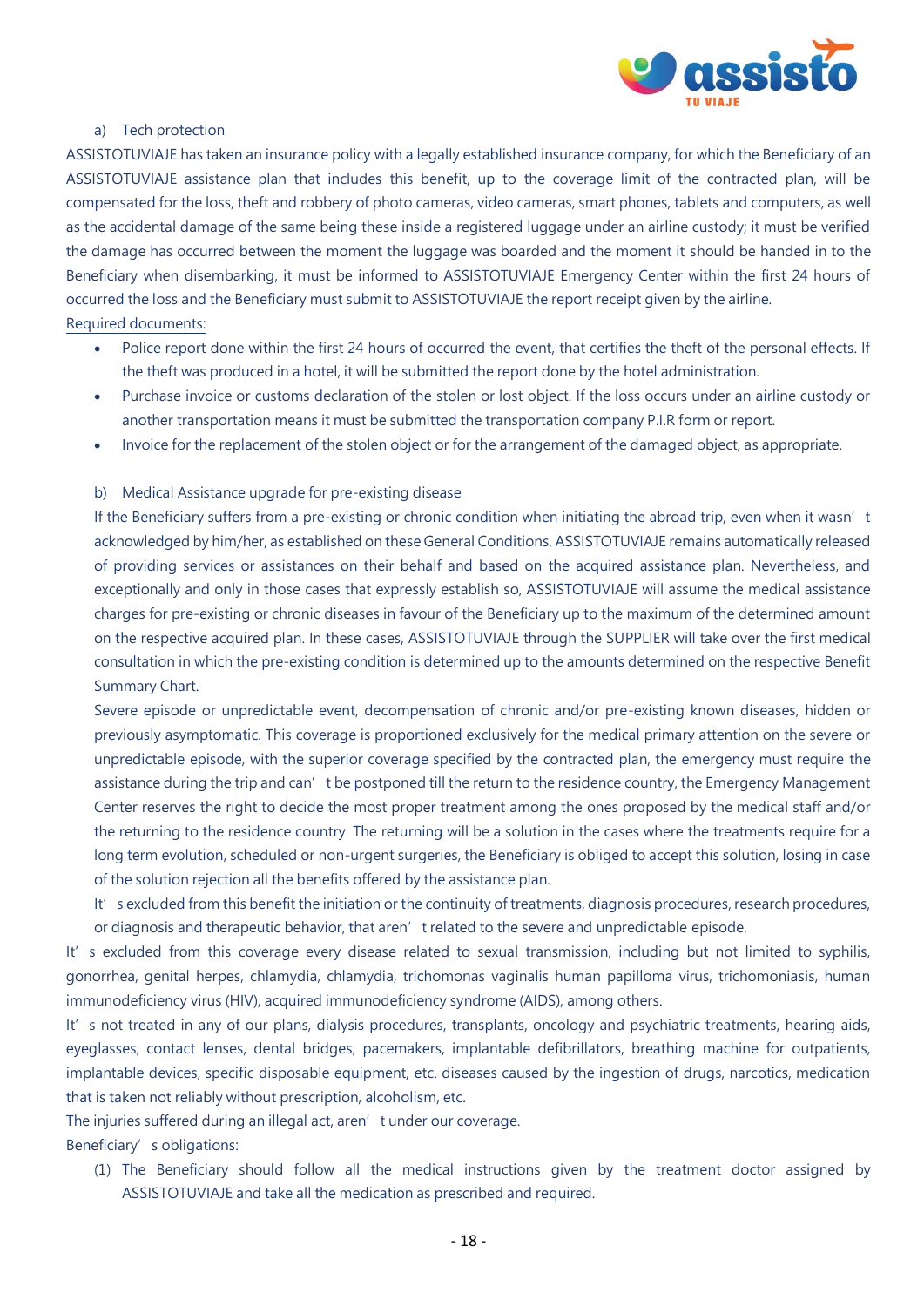

- (2) If the Beneficiary interested on contracting a plan that includes coverage for emergency assistance for pre-existing conditions, suffers from some of the following conditions: any type of cancer, heart diseases, chronic lung disease and/or chronic hepatic disease, the Beneficiary must consult to his/her personal doctor in his/her residence country before initiating the trip and obtain a written confirmation advising the Beneficiary is in condition of travelling for the planned days to the planned destination and can do all the planned activities without any inconveniences.
- (3) The Beneficiary could not initiate the trip after receiving a terminal diagnosis.

In case it is determined the reason of the trip was to treat a chronic or pre-existing condition abroad, the Emergency Direction Center will deny coverage.

c) Profesional Sports

Whoever exercises professionally must study (generally tertiary or university studies) and count with a diploma or degree that endorses the acquired knowledge and the suitability to the exercise of the profession.

- 1. Level 2: Water skiing, football, track speed cycling, curling, ice figure skating, canoeing on English canals, independent scuba diving, marathon, artistic gymnastics, pony trekking, parascending, roller hockey, leisure horse ride, ice skating, field hockey, canoeing levels 3 and 4, fishing with fishhook on coastal deep water.
- 2. Level 3: Martial arts, skiing, welsh football, American football, ice hockey, speed ice skating, speed short track skating, tobogganing, mountain biking, mountaineering, bobsleigh, alpinism, roller derby, heli-skiing, equestrian jump, horse race, horse riding competition, trampoline gymnastics, rafting levels 4 and 5.
- 3. Level 4: Parachuting, paragliding, acrobatic skiing, alpine skiing, cross-country skiing, luge, out of track skiing, rafting above level 5, canoeing level 5, ice alpinism, motorcycling, car racing, rugby, BMX.

d) Pet upgrade (coverage for accident, disease and funerary return):

The validity will be the same of the ASSISTOTUVIAJE travel assistance voucher with a maximum of 90 natural days. This benefit could be purchased by a pet owner, by paying an additional amount. This benefit can be sold for Cats and Dogs, not described on the special exclusions of the present service. In case of accident and/or non pre-existing disease of the pet, ASSISTOTUVIAJE will bear the necessary veterinary assistance expenses, such as the consultations, medication, diagnosis tests or surgeries, among others, as long as it's a verifiable emergency. In addition, in case of the pet's death, ASSISTOTUVIAJE will coordinate and cover the funerary returning, bearing the expenses for: mandatory coffin for international transportation, administrative formalities and the body transportation by the means they consider the most appropriate till the place of entry to the usual residence country of the pet's owner, the one it's shown on the ASSISTOTUVIAJE assistance plan.

Special requirements for this benefit:

- Only dogs and cats will be accepted.
- The pet must be at least four months old and not be older than eight years.
- The pet's owner must submit the complete and valid vaccination record, in the understanding that the pet under one year old must accredit to have received their booster vaccinations.
- At the moment of the travelling the pet must not present any disease.
- The pet must be duly dewormed, internal and externally.

Special exclusions for this benefit:

- It won't be covered any non-emergency: control, investigation test, medical consultation in general, medical study, etc.
- Vaccines and/or deworming.
- Diseases resulting from the lack of deworming or vaccines.
- Pets in gestation
- Pets that at the moment of travelling were sick.
- Pets on medical treatment.
- Pets under 4 months and older than eight years old.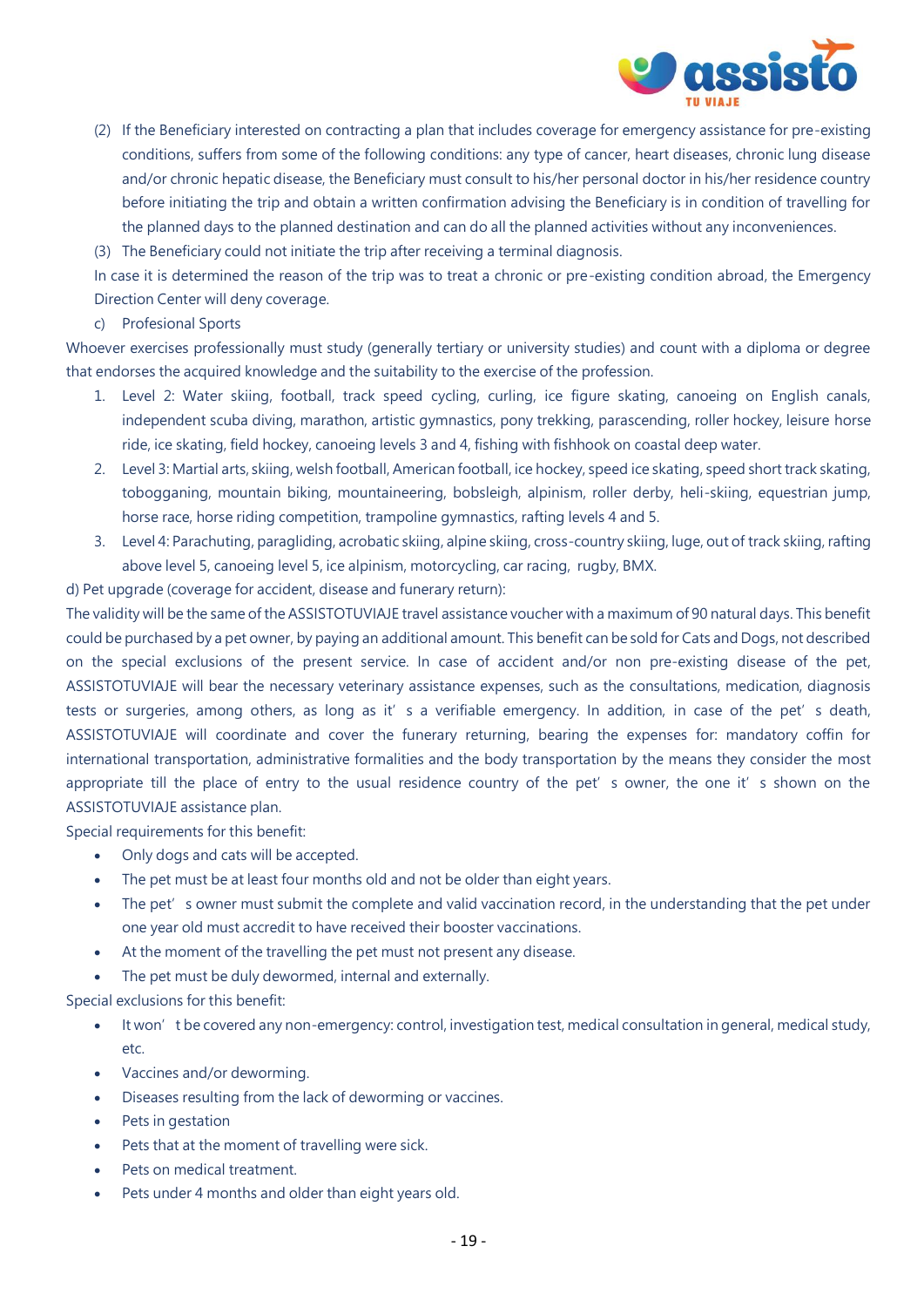

- Pets without complete and valid vaccination record.
- Pets that don't comply with the regulations and legal requirements for the international transportation.
- The others that apply from the main ASSISTOTUVIAJE contract.

## e) Multi Cause cancellation

ASSISTOTUVIAJE will bear up to the limit advised on the voucher for this service regarding the penalties for advanced cancellations a trip known as tours, tourist packages, excursions, air tickets and cruises that had been organized by a professional tour operator duly accredited at the destination of such trip.

In order to be creditor of this benefit the voucher's Beneficiary must:

- 1. Contract the assistance plan, before or up to a maximum of 72 hours after the first payment of the tourist services that could be cancelled.
- 2. Notify to the Assistance Center within a maximum of 24 hours after the event that motivates the cancellation took place. It will be taken as the compensation calculation basis the date in which the event that caused the cancellation took place, and not the date where the Beneficiary notified ASSISTOTUVIAJE. Additionally, the Beneficiary must cancel the trip with the Cruise Tourism organism, the Travel Agency, Tour Operator, etc., in order to not increase the penalty that same organism will apply.
- 3. Submit all the documentation that ASSISTOTUVIAJE considers to evaluate the coverage of this benefit, including but not limited to: Document where is clearly and credibly shown the reason of the trip's cancellation, letters of the respective service providers, invoices and payment receipts.
- 4. In case of "Anual Multitrip" plans, this benefit will apply only once and corresponds to the passenger's initial trip, it can't be held as applicable for all the trips the Beneficiary could make during the voucher's total validity.

For the purposes of the present benefit and contemplated to the 100% of the limit advised on the voucher, justified causes are:

- a. Death, accident or severe disease of the Beneficiary or first degree of consanguinity relative: Parents, Spouse, Son, Daughter, Brother, Sister. A severe disease is a health alteration that the Medical Department of the Assistance Center considers it prevents the Beneficiary to initiate the trip on the originally contracted date-
- b. The citation to be a part of, or a witness or a jury of a courtroom.
- c. The damages by fire, robbery, theft, or by nature force in his/her usual residence or in his/her professional stores/offices that made them uninhabitable and justify inevitably his/her presence.
- d. Medical quarantine as a result of an accidental event.
- e. Proven job discharge, dated after the assistance contract.
- f. The emergency citation to provide military, medical or public service.
- g. Epidemic, natural disaster or volcanic ashes. In the case of Cruise products, it won't be considered as a justified cause to access to this benefit, the cancellations caused by volcanic ashes.
- h. If the companion of the Beneficiary during the trip, understood as the persons that share the same hotel room with him/her, or cruise cabine, or which are relatives of first degree of consanguinity (parents, sons and daughters, brothers and sisters or spouses) also holders of an Assistance Plan on the same conditions as the Beneficiary and such companion were obliged to cancel the trip due to any of the previously listed causes.
- i. The aggravation of pre-existing diseases.
- j. Pregnancy complications.
- k. Wedding cancellation
- l. Delivery of child for adoption.
- m. Emergency birth.

For the purposes of the present benefit and contemplated by the 70% of the maximum limit advised on the voucher, justified causes are: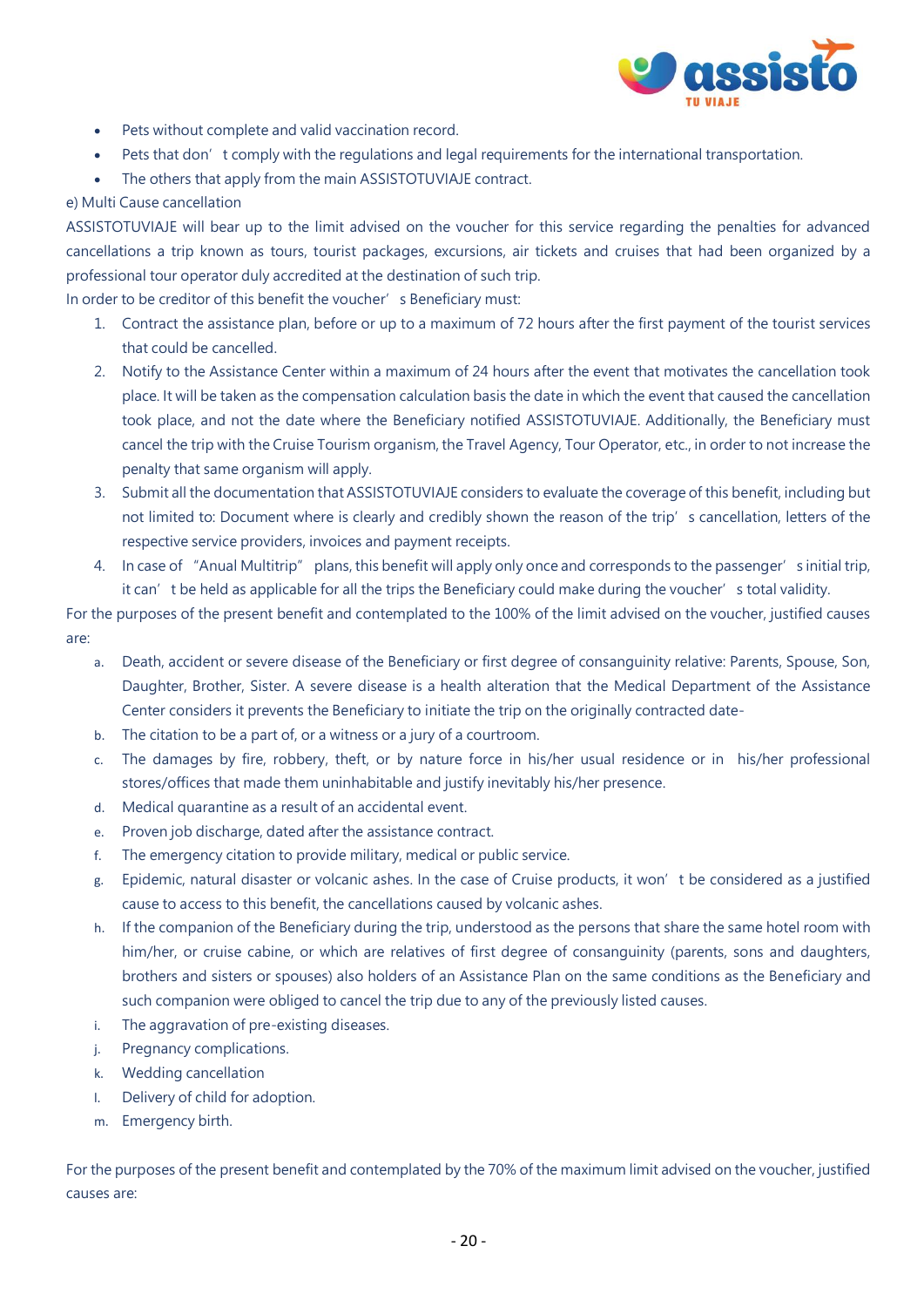

- n. Abduction of the Beneficiary or direct relatives, as long as it is provable, and of public knowledge.
- o. Holiday cancellation.
- p. Job change
- q. Visa denial (issuance 72hs before)

If the plan is acquired on the conditions previously advised and if the benefit is applicable, the validity starts from the moment the Beneficiary acquires his/her Assistance Plan and ends at the moment of the trip's initiation. This service doesn't apply to persons over 74 years at the moment of the trip.

## **17. Civil Responsibility**

In the case the client results civilly liable of a faulty act on a trip covered out of his/her residence country, ASSISTOTUVIAJE through policies taken from insurance companies will compensate per act up to:

- USD 2500 in concept of legal fees
- USD 10.000 in concept of compensation to third parties for damage to persons and/or third-party property.

Exclusions of this benefit:

- 1. Contract obligations
- 2. Possession, use or handling of air and land vehicles or self-propelled or towed aquatic vehicles.
- 3. Professional Civil Responsibility and/or Errors and Omissions
- 4. Sexual Harassment and/or Abuse.
- 5. Punitive and exemplary damages, fines and penalties.
- 6. Possession and/or use of weapons.
- 7. Pollution and/or Contamination.
- 8. Electronic transmission of data or any other information.
- 9. Involvement in fights

This benefit is not included on all the products. Verify on your voucher the detail of the provided provisions included on the acquired product.

#### **18. Applicable exclusions for all the services and benefits of the plans**

The following events are expressly excluded from the ASSISTOTUVIAJE medical assistance system:

- 1. Chronic or pre-existing, defined, or recurrent diseases suffered prior to the initiation of the validity of the plan and/or trip, whether the Beneficiary knows them or not, as well as its intensifications, aftermaths and direct or indirect consequences (even when the same appear for the first time during the trip)
- 2. Diseases, injuries, medical conditions or complications due to treatments carried out by persons or professionals non-authorized by the medical department of the ASSISTOTUVIAJE's Assistance Center, or except for what it was determined in the preceding point.
- 3. The homeopathic, acupuncture, kinesiotherapy, thermal cures, podiatry, manicure, pedicure treatments, etc.
- 4. The conditions, diseases or injuries company derived, criminal or prosecuting attempt or action on behalf of the Beneficiary, directly or indirectly such as fights, floggins, etc.
- 5. Conditions, burnings or injuries as a result of the long exposure to the sun or to heating and chemical sources, UV rays.
- 6. Treatment of diseases or pathological states produced by the intake or intentional supply of toxics (drugs), narcotics, alcohol, or by the use of medicines without the corresponding medical order.
- 7. Expenses incurred for any type of prosthesis, including the dental prosthesis, lenses, hearing headphones, wheel chairs, crutches, glasses, etc.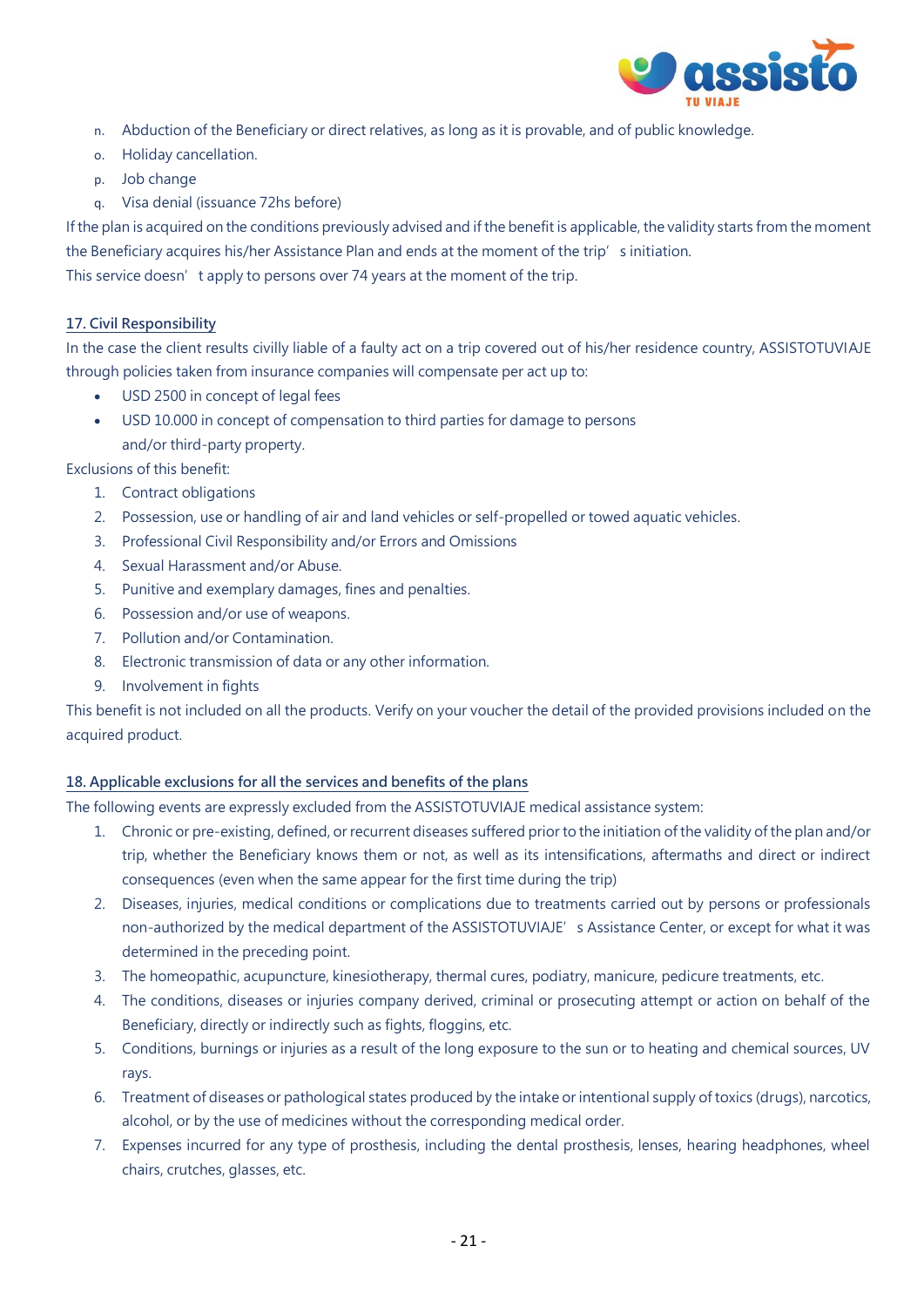

- 8. Events occurred due to simple trainings, simple practices or active or non-active participation in sport competitions (professional or amateur). Furthermore, are expressly excluded the occurrences of dangerous or extreme risks sports, including but not limited to: Motorcycling, Car racing, Boxing, Polo, Water Skiing, Diving, Hang Gliding, Kartism, Quad bikes, Alpinism, Ski, Football, Boxing, Canoeing, Paragliding, Kayaking, Badminton, Basketball, Volleyball, Handball, Karate Do, Kung Fú, Judo, Archery, Rifle Shot, Disc, Rappel, Diving, Torrentism, Mountaineering, Climbing, Bungee jumping, Athletics, Cycling, Luge Speleology, Skeleton, Hunting, Bobsleigh, etc., and other sports practiced outside statutory tracks authorized by the respective sports federations. Except for the product with sport coverage, which only count with the exclusion of the following sports: Motorcylcing, Car racing, Torrentism, Mountaineering, Climbing, Bungee Jumping, Luge Speleology, Skeleton, Hunting, Bobsleigh, Paragliding, Boxing, karate Do, Kung Fu, Judo, Archery, Rifle Shot.
- 9. Births, pregnancy states, gynecological controls, and their related tests and also the contraceptive methods, except for the products that contemplate the Future Mother provision.
- 10. Abortions, or losses whatever their etiology or origin is, except for the products that contemplate the Future Mother provision.
- 11. All kind of mental, nervous or psychological illnesses, including the nervous, panic, stress or similar crisis, eating disorders such as bulimia, anorexia, vigorous, megarexia, among others.
- 12. Conditions, diseases or injuries derived of the consumption of alcoholic drinks or any other type.
- 13. Acquired Deficiency Immune Syndrome (AIDS) and Human Immunodeficiency Virus (HIV) in all its forms, aftermaths and consequences. The venereal diseases and/or in general all type of provision, test and/or treatment that hasn't been previously authorized by the Assistance Center.
- 14. The events and the consequences of triggering natural forces, tsunamis, tremors, earthquakes, storms, hurricanes, cyclones, floods, nuclear radiation and radioactive vents, as well any other extraordinary natural or not phenomenon, or event that due to its magnitude or severity is considered a national, regional or local disaster or catastrophe, earthquake, hurricanes, floods, etc.
- 15. Suicide, or the attempt of suicide or the self-inflected injuries on behalf of the Beneficiary and/or his/her family, as well as any act of gross irresponsibility or gross recklessness on behalf of the travel assistance's Beneficiary.
- 16. The events as consequence of war and invasion acts, acts committed by foreign or national enemies, terrorism, war hostilities and operations (whether the war is declared or not), civil war, rebellion, insurrection or military, naval or usurped power, intervention of the Beneficiary in riots, demonstrations or tumults that have or not a civil war nature, or whether the intervention it's personal or as a member of a civil or military organization; terrorism or another severe alteration of the public order.
- 17. The ill-intentioned and/or bad faith acts on behalf of the Beneficiary or his/her representative's.
- 18. The expenses in concept of second medical consultations not previously requested and authorized by the ASSISTOTUVIAJE emergency center.
- 19. The routine medical tests, the laboratory tests for medical controls, the diagnosis and/or control tests, the laboratory or radiology or other means tests, whose purpose is to establish if the disease is a pre-existence, such as the x-rays, doppler, magnetic resonances, tomographies, ultrasounds, images, every nature scanner, etc.

The medical tests practiced in order to establish if the condition corresponds to a pre-existing disease or not. In case the result was a pre-existing disease and the Beneficiary hasn't contracted a plan including pre-existing medical assistance, the Beneficiary will bear the costs.

- 20. Expenses for public or private transportations or transfers paid by the Beneficiary from his/her hotel or place where he/she is at, till the hospital center, or medical center or doctor's consultation room. Unless such expenses had been expressly authorized in writing or verbally by the Assistance Center.
- 21. The diseases derived or consequence of congenital deformations known or not by the Beneficiary.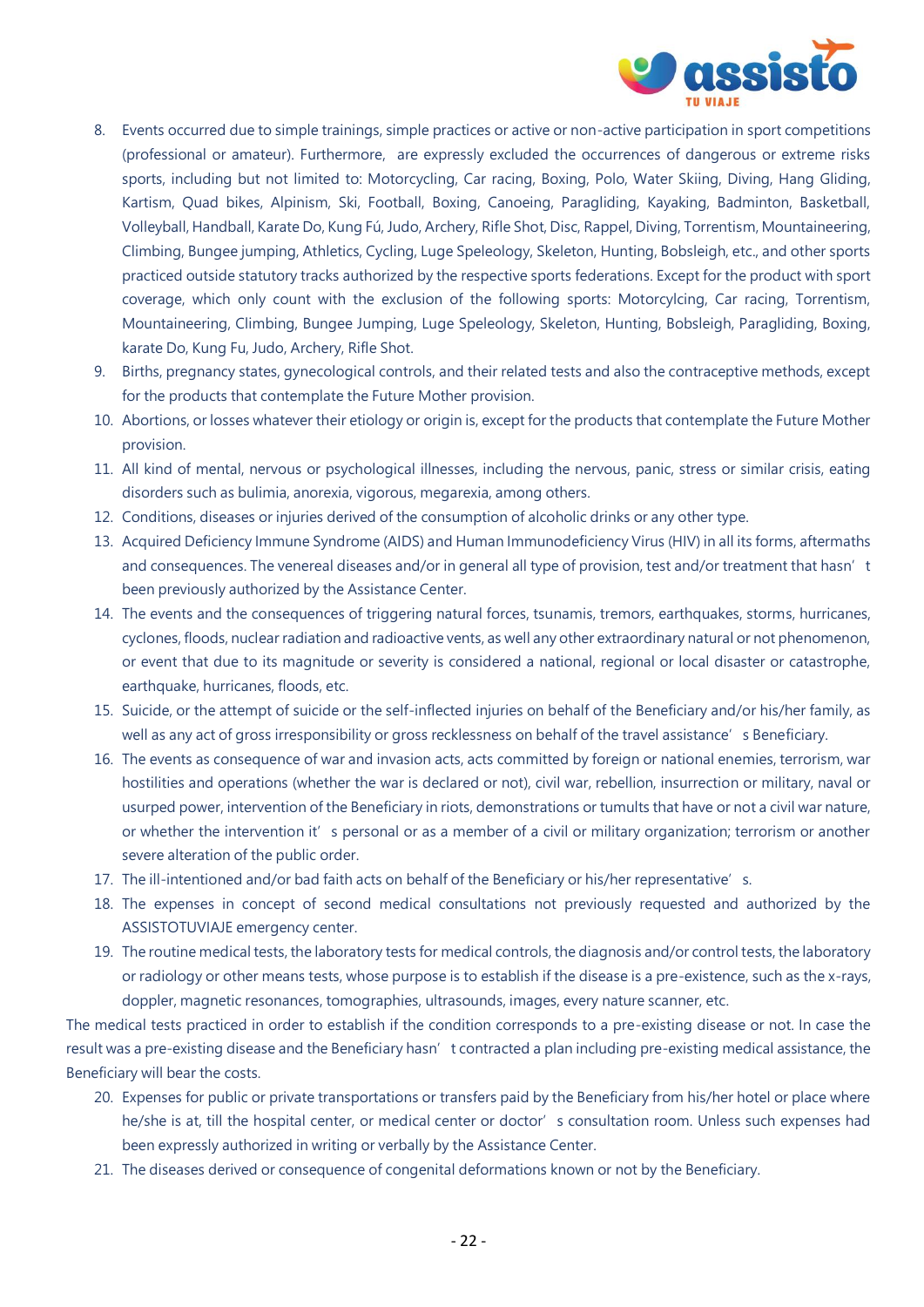

- 22. Injuries or accidents derived of air accidents on planes not intended nor authorized as public transportation, including private chartered flights.
- 23. Conditions, diseases or injuries directly or indirectly derived of fights (unless it's the case of a legitimate defense verified with police report), strike, vandalism or popular tumult in which the Beneficiary would have participated as active element. The attempt or commission of an illegal act, in general, any willful or criminal act on behalf of the Beneficiary, including the provision of false information or information different from the reality.
- 24. Endemic, pandemic, or epidemic diseases. The assistances for these diseases in countries with or without sanitary emergency in case the Beneficiary hasn't followed the suggestions and/or instructions regarding travel restrictions and/or prophylactic treatment and/or vaccination issued by sanitary authorities.
- 25. ASSISTOTUVIAJE won't bear tests or hospitalizations for the evaluation of the pre-existing diseases medical condition and/or dismiss their relation to the condition that motivates the assistance. In this cases the expenses will be on the Beneficiary's behalf, unless they had been previously authorized by the ASSISTOTUVIAJE medical assistance center in writing or verbally.
- 26. Any expense or medical assistance that hasn't been previously consulted and authorized by the ASSISTOTUVIAJE assistance center.
- 27. The diseases or indispositions resulting from the women's menstrual period disorders, such as advances or delays, as well as bleedings, flows and others.
- 28. Problems related to the thyroid.
- 29. Liver diseases, such as Cirrhosis, Abscesses and others.
- 30. Tests and/or hospitalizations for stress tests and all type of preventive controls.
- 31. Any type of hernia and their consequences.
- 32. Kidnapping or the attempt of it.
- 33. Risks from situations not included on the personal accident concept, such as injuries resulting from dependents predisposed or facilitated by repetitive or cumulative micro-traumas, or cause and effect related to them, as well as the injuries classified as injuries by repetitive stress, musculoskeletal job-related diseases, injuries by continuous trauma, etc., or similar, as much as their post treatment consequences even surgical at any time.
- 34. Professional risks: if the reason of the Beneficiary's trip was the execution of jobs or tasks that involve a professional risk.
- 35. The situations acknowledged or compared by the official bodies of social action or similar, to the accident disability, in which the triggering event of the injury doesn't fully fits into the disability by personal accident characterization.
- 36. Driver or passenger injuries due to any type of vehicle use, including bikes, motorbikes and mopeds without driving license, or without helmet, or without contracted insurances.
- 37. Immune compromised diseases, whether as a consequence of the disease itself or as a consequence of the drugs used for its treatment; oncological diseases, cardiovascular disorders, chronic breathing diseases, kidney infections chronic or not, hepatitis; all types of endemic, epidemic and pandemic diseases, etc., known or not by the Beneficiary. (The list is taxative and non-enunciative).
- 38. The accidents and diseases presented in countries in civil or foreign war are excluded. Examples: Afganistán, Irak, Sudan, Somalia, Corea del Norte, etc. (the list is taxative and non-enunciative)
- 39. The Beneficiary on illegal immigration or occupational status won't receive any kind of assistance (including nondeclared occupation on the country where the assistance is required, or students caught working on the foreign country without the corresponding local authorities authorization)
- 40. ASSISTOTUVIAJE won't bear physiotherapies, in these cases the expenses will be on the Beneficiary's behalf unless for being a non-occupational accident, or due to sport practices (only the products with sports included) had been authorized by the ASSISTOTUVIAJE Medical Assistance Center, under no reason could they exceed 10 sessions. In case it's proven the reason of the trip is the treatment abroad of a basis disease, and that the current treatment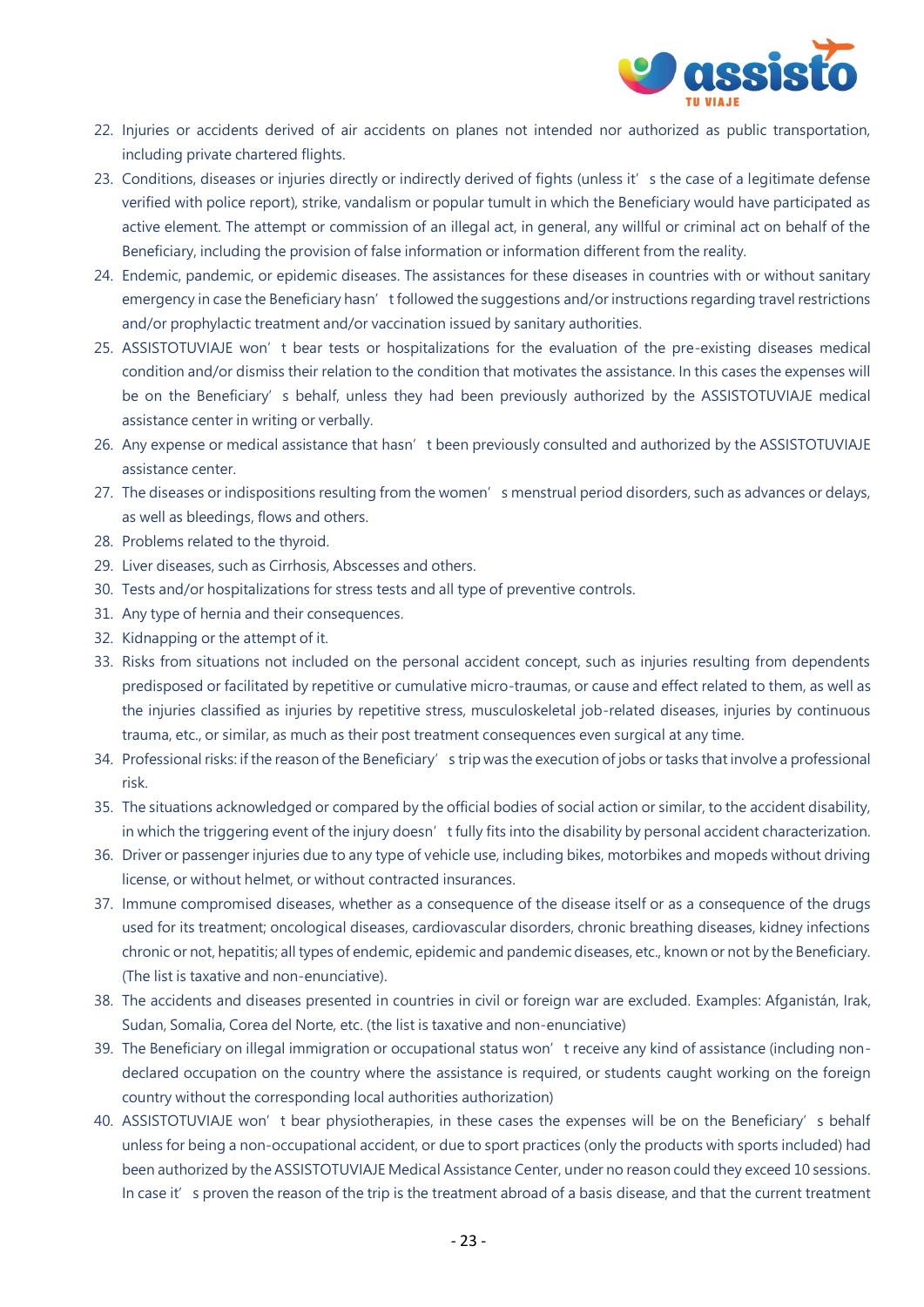

has any direct or indirect bond with the previous condition reason of the trip, ASSISTOTUVIAJE will be released of providing their services. For such purposes ASSISTOTUVIAJE reserves the right to investigate the connection between the current fact and the previous condition.

#### **19. Competent Agreement**

It's expressly agreed between the parties, in relation to the contractual relation-ship between the voucher's Beneficiary and the supplier that any interpretation problem about the scope of it and/or legal claim, that couldn't be solved in a friendly way between the parties, must be submitted to jurisdiction of the Miami Florida courts, excluding any other forum and jurisdiction that could correspond.

#### **20. Disclamer of the selling agents**

The representatives and/or selling agents (Travel Agencies, Tourism Operators, Transport companies of any type and every issuing agent authorized in this particular case) won't be considered a part of the present Travel Assistance Provision Contract, reason why they are exempt from any liability relevant to the subject of the present Agreement.

#### **21. Non-cumulative services and/or intervention of other companies**

In no case ASSISTOTUVIAJE will provide to the Beneficiary the assistance services established on the MEDICAL ASSISTANCE PLAN of the TRAVEL CERTIFICATE, nor will they refund the expenses of any type, as long the Beneficiary requests or has requested provisions for the same problem and/or condition to any other company, before, during or after having requested them to the supplier.

#### **22. Subrogation**

Up to the amounts disbursed in compliance with the obligations arising from the present General Conditions, the ASSISTOTUVIAJE medical assistance cards and/or the insurance companies that assume the risk as a result of the order of ASSISTOTUVIAJE, will automatically be subrogated to the rights and actions that may correspond to the Beneficiary or its heirs against third parties natural or legal persons by virtue of the event that motivates the provided assistance and/or paid benefit.

Furthermore, the Plan's Beneficiary agrees to pay at the moment to ASSISTOTUVIAJE any amount it has received from the cause of the accident and/or its Insurance Company(s) as an advance(s) on account of the settlement of the final compensation to which the Beneficiary is entitled; up to the amount of payments it could have received from the insurance companies in the occurred event.

Without the enunciation being understood as exclusive, it's expressly covered by the subrogation the rights and actions that may be brought against the following persons:

- 1. Third parties responsible of a transit accident.
- 2. Transport companies, regarding the restitution total or partial of the price of non-used tickets, whenever ASSISTOTUVIAJE has taken over the transfer of the Beneficiary or his remains. As a consequence, the Beneficiary irrevocably yields in favor of ASSISTOTUVIAJE the rights and shares included in this clause, forcing itself to carry out all the necessary legal acts and to provide all the cooperation required due to the agreed subrogation. Refusing to cooperate or to remove such rights to ASSISTOTUVIAJE and/or the insurance companies that assume the risk as a result of ASSISTOTUVIAJE's assignment it will be the released of the obligation to meet the benefits offered and/or due. Similarly ASSISTOTUVIAJE reserves the right to be able to assign totally or partially both the rights derived from the contractual relationship with the Beneficiary, as well as the execution, services provision and the other obligations on their behalf to professional third-party legal entities in the field of assistance to companies in the field. In this sense, the Beneficiary is aware of such right and therefore expressly waives to be notified or previously communicated of such assignments.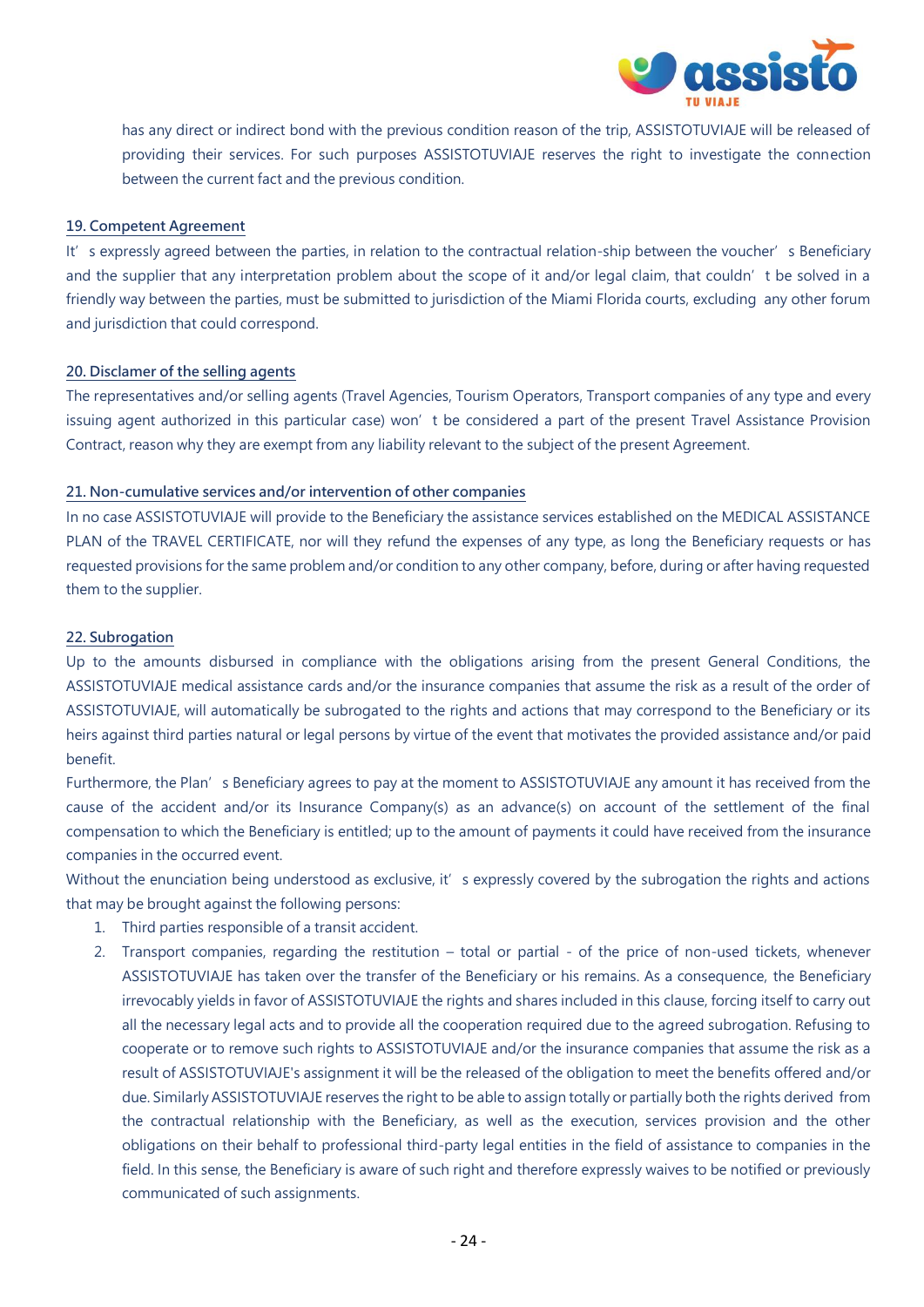

#### **23. Exceptional circumstances of unimpeachable non-performance**

Neither ASSISTOTUVIAJE nor their service suppliers' network, will be responsible or enforceable for fortuitous events resulting in delays or unimpeachable non-compliance due to natural disasters, strikes, wars, invasions, acts of sabotage, hostilities, rebellion, insurrection, terrorism or pronouncements, popular manifestations, radioactivity, or any other cause of force majeure.

Whenever elements of this nature intervene, ASSISTOTUVIAJE commits to implementing its commitments within the shortest possible period and as long as such benefit is feasible, the contingency to justify it is maintained.

## **24. Resource**

ASSISTOTUVIAJE reserves the right to require to the Beneficiary the refund of any expenses incurred unduly, in case of having provided services not covered by this contract or outside the validity term of the contracted assistance plan, as well as any payments made on behalf of the Beneficiary.

#### **25. Responsibility**

ASSISTOTUVIAJE won't be responsible and won't compensate the Beneficiary for any loss, damages, injuries or diseases caused by providing the Beneficiary to its request, individuals or professionals to assist him/her medically, pharmaceutically or legally.

In these cases, the individual or individuals designated by ASSISTOTUVIAJE will be held as agents of the Beneficiary without any resource of any nature or circumstance against ASSISTOTUVIAJE, regarding such designation. ASSISTOTUVIAJE seeks to make available to passengers the best health professionals and the best means, however, they may never be held totally or partially as responsible for the poor services or malpractice of such professionals or entities.

#### **26. Expiration, resolution, modification**

Every claim to implement the obligations that ASSISTOTUVIAJE assumes through the present General Conditions, must be formulated in due form and in writing within the maximum non-renewable period of thirty (30) calendar continuous days, counted from the date of the event that led or should have led to the compensation or the benefit provision.

After the advised period, the automatic expiration of all rights not exercised in due course will occur.

The Beneficiary may request the unilateral resolution of an individual assistance plan exclusively, by written note addressed to ASSISTOTUVIAJE, as long as such request is made with at least 48 hours prior to the scheduled travel initiation date reflected in the corresponding voucher.

## **27. Deductible or franchise.**

If the assistance plan contemplates a deductible or franchise, the Beneficiary must pay the amount of the same for any type of service. In case of using the assistance services twice due to an event non-related to the first one, the Beneficiary will have to pay for the second time this deductible, at the moment of the attention.

#### **28. Reimbursements – Refunds**

a) Origin: ASSISTOTUVIAJE will reimburse expenses incurred in the following cases and situations always within the established limits for each type of expense and product and whenever exists a previous authorization granted by the ASSISTOTUVIAJE Assistance Center:

1) Expenses arising in circumstances of impossibility to contact the Assistance Center or in cases of life-threatening emergencies.

2) Medicine expenses.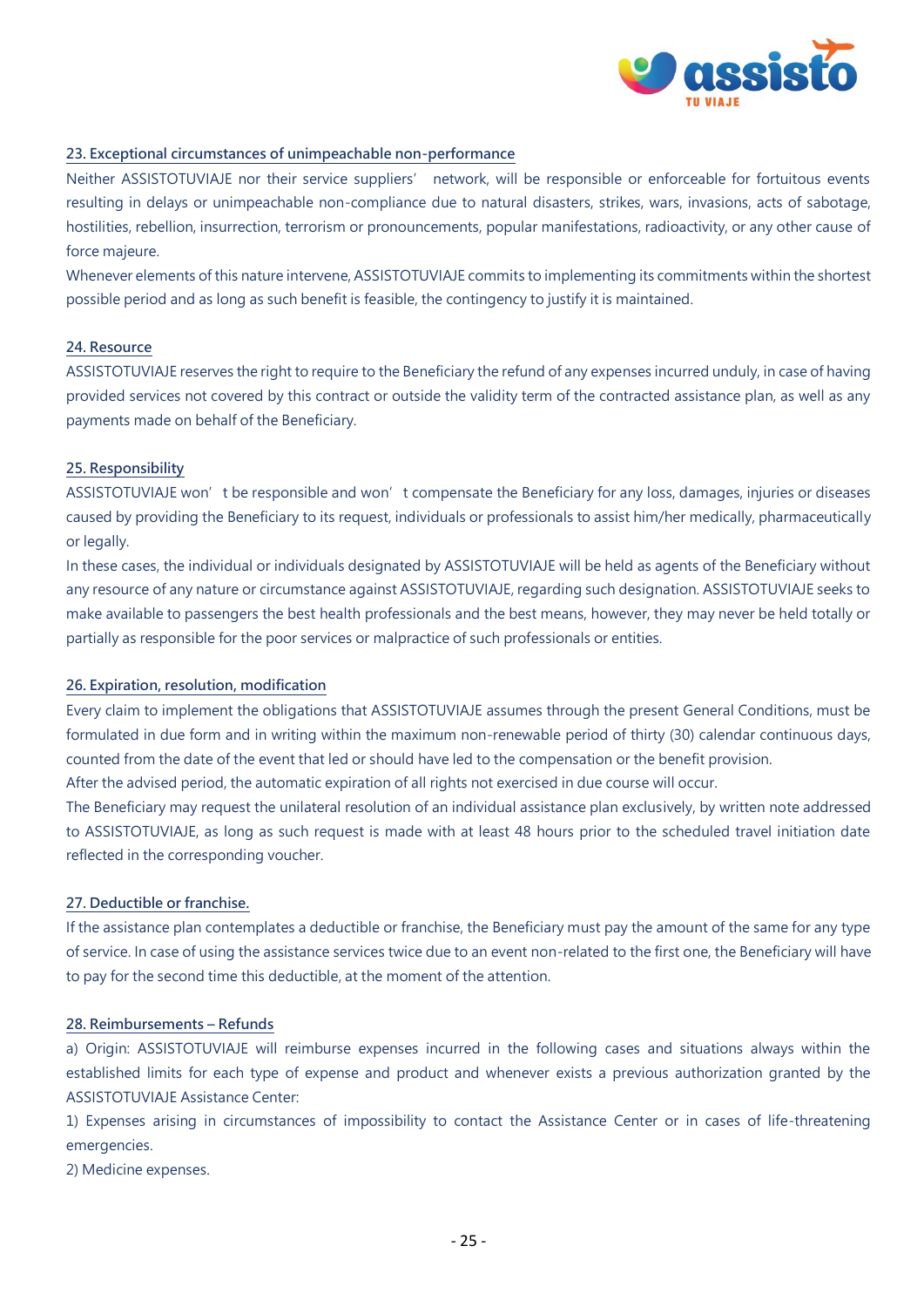

3) Expenses generated by assistance received in places where ASSISTOTUVIAJE does not provide services directly as long as they have been previously authorized by the Assistance Center.

4) Reimbursement of expenses for delayed or cancelled flight.

5) Compensation of expenses for delayed or lost baggage.

6) Tickets in the cases provided in the clauses "Returning Journey" and "Returning Journey for a Relative's Death"

7) Hotel expenses for convalescence.

8) Refund for cancellations and travel interruptions.

9) Reimbursement of costs for calls to the Assistance Center,

b) Procedure:

1) Deadline for requesting the refund: 60 days from the date of returning of the Beneficiary to the country of his/her Residence.

2) Refund request: The expenses refund is requested in writing, by note addressed to ASSISTOTUVIAJE describing the facts, reasons and circumstances that gave rise to the application, attaching original receipts, copy of original id or passport, medical information when corresponding, all in accordance with these General Conditions, police report when corresponding and other documentation required according to the nature of the expense and in the mentioned clauses quoted in the above a) item, either by mail beared by the Beneficiary, in a personal manner or through the issuing travel agent and/or the region's general sales agent if any.

3) ASSISTOTUVIAJE's right: ASSISTOTUVIAJE has the right to require all documentation necessary to corroborate the merits of the refund based on the alleged facts and the established requirements in these General Conditions. The non-submission of documentation will suspend and release ASSISTOTUVIAJE from any refund.

4) Response: ASSISTOTUVIAJE will have thirty days from the receipt of all the necessary documentation to respond to the Beneficiary whether the requested refund is appropriate or not.

5) Currency: Refunds will be made in the legal tender currency of the country where the travel assistance service was contracted on.

6) Place and date of payment: Refunds will be made after the end of the trip in the Beneficiary's residence country according to the declared domicile and/or in the contracting country of the passenger assistance service. ASSISTOTUVIAJE will have thirty days from the date it has responded to the Beneficiary that it will proceed with the requested refund to make such payment and through the means ASSISTOTUVIAJE determines.

7) Exchange rate: The exchange rate to be applied shall be the official rate and in force on the day before the issuance of the Authorization... The refund of those amounts taken as tax perception and/or withholding will not apply.

8) Limit: The amount to be refunded may not exceed the current duties and rates according to the uses and customs in the country where the expenses were generated, nor the maximum equivalent that ASSISTOTUVIAJE would have assumed if the benefit was directly contracted through its network. Nor may it exceed the amount of expenses provided in the special conditions described in the ASSISTOTUVIAJE travel assistance voucher that has been sent and delivered for the corresponding service to be refunded.

#### **29. Request for Cancellation of the service voucher.**

The cancellation process for travel assistance services can be initiated at least 72 hours prior to its validity initiation date. Only cancellation and/or return requests for cancellation or postponement of the trip due to force majeure will be accepted. Requests for cancellation of vouchers will not be received under any circumstances once the traveller assistance service has come into force. Once initiated the validity of a voucher it automatically expires the right to request the cancellation of the same, without the right for the Beneficiary to a compensation of any kind. The procedure has an administrative cost of 10% of the paid amount with a maximum limit of US\$ 100 (one hundred american dollars). This procedure should be carried out by submitting in person to the issuing travel agency or to the commercial office of the general sales agent in the region and by submitting the following documentation: